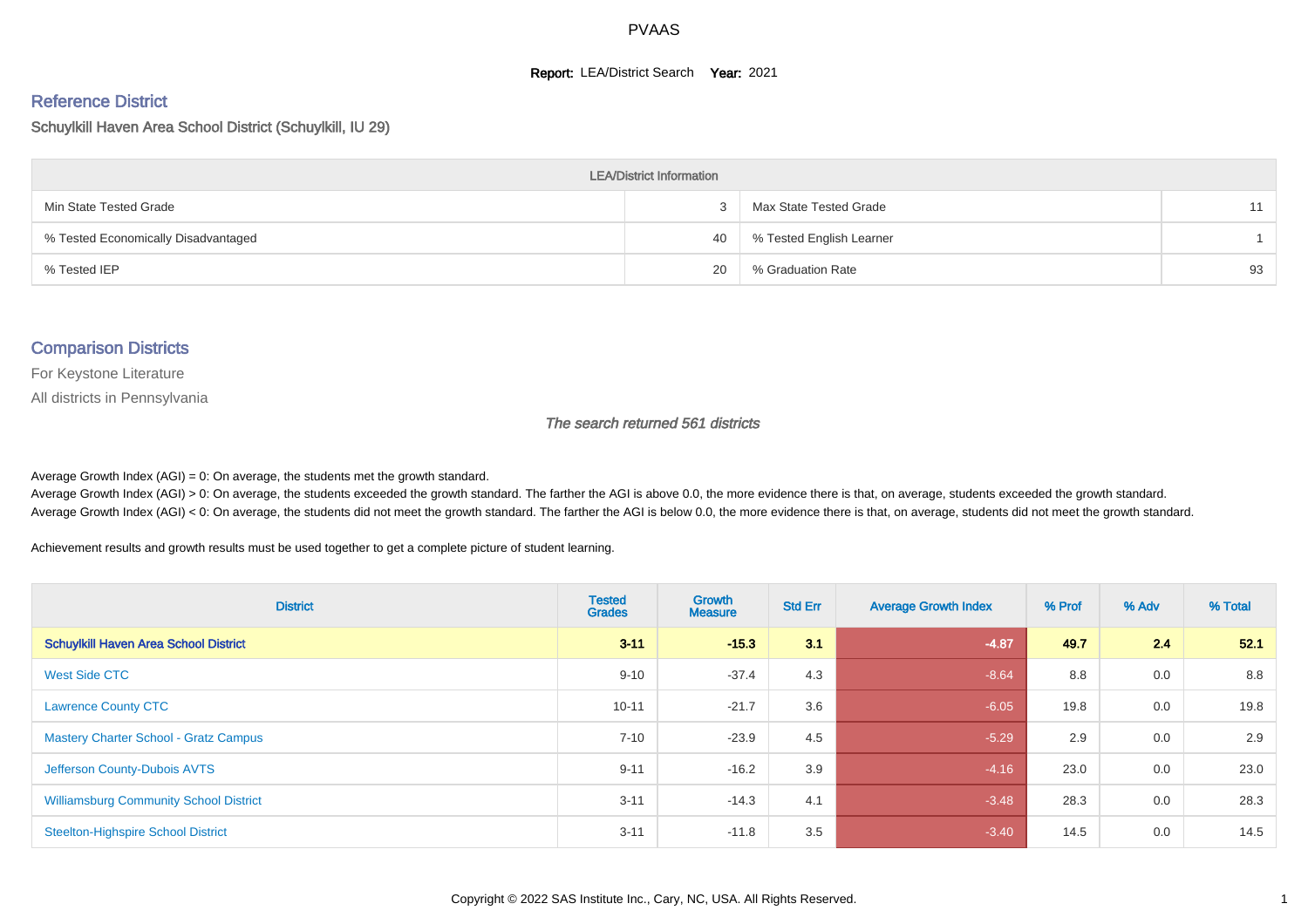| <b>District</b>                                                       | <b>Tested</b><br><b>Grades</b> | <b>Growth</b><br><b>Measure</b> | <b>Std Err</b> | <b>Average Growth Index</b> | % Prof | % Adv   | % Total |
|-----------------------------------------------------------------------|--------------------------------|---------------------------------|----------------|-----------------------------|--------|---------|---------|
| <b>Schuylkill Haven Area School District</b>                          | $3 - 11$                       | $-15.3$                         | 3.1            | $-4.87$                     | 49.7   | 2.4     | 52.1    |
| Maritime Academy Charter School                                       | $3 - 10$                       | $-11.4$                         | $3.5\,$        | $-3.29$                     | 15.2   | 0.0     | 15.2    |
| <b>Propel Charter School-Homestead</b>                                | $3 - 11$                       | $-11.7$                         | 4.1            | $-2.84$                     | 15.9   | 0.0     | 15.9    |
| <b>Northern Potter School District</b>                                | $3 - 12$                       | $-13.1$                         | 4.6            | $-2.84$                     | 37.5   | 0.0     | 37.5    |
| <b>Propel Charter School-Montour</b>                                  | $3 - 10$                       | $-10.7$                         | 3.9            | $-2.71$                     | 13.7   | 0.0     | 13.7    |
| South Allegheny School District                                       | $3 - 11$                       | $-8.8$                          | 3.2            | $-2.70$                     | 40.5   | 0.0     | 40.5    |
| <b>Sugar Valley Rural Charter School</b>                              | $3 - 11$                       | $-11.0$                         | 4.5            | $-2.46$                     | 14.9   | 0.0     | 14.9    |
| <b>Innovative Arts Academy Charter School</b>                         | $6 - 11$                       | $-9.1$                          | 3.7            | $-2.44$                     | 9.5    | 0.0     | 9.5     |
| <b>Farrell Area School District</b>                                   | $3 - 11$                       | $-10.4$                         | 4.3            | $-2.41$                     | 19.0   | 0.0     | 19.0    |
| <b>Universal Audenried Charter School</b>                             | $9 - 11$                       | $-5.8$                          | 2.4            | $-2.40$                     | 14.6   | 0.0     | 14.6    |
| La Academia Partnership Charter School                                | $6 - 11$                       | $-11.0$                         | 4.7            | $-2.34$                     | 6.8    | 0.0     | 6.8     |
| Salisbury-Elk Lick School District                                    | $3 - 11$                       | $-13.5$                         | 5.9            | $-2.30$                     | 27.8   | 0.0     | 27.8    |
| <b>Keystone Education Center Charter School</b>                       | $3-12$                         | $-12.9$                         | 5.9            | $-2.19$                     | 28.0   | 0.0     | 28.0    |
| <b>Aliquippa School District</b>                                      | $3 - 11$                       | $-9.0$                          | 4.2            | $-2.14$                     | 11.0   | 0.0     | 11.0    |
| <b>Williams Valley School District</b>                                | $3 - 11$                       | $-7.3$                          | 3.4            | $-2.13$                     | 23.2   | 0.0     | 23.2    |
| <b>Moshannon Valley School District</b>                               | $3 - 10$                       | $-7.0$                          | 3.4            | $-2.01$                     | 48.5   | $0.0\,$ | 48.5    |
| The New Academy Charter School                                        | $8 - 11$                       | $-10.4$                         | 5.2            | $-2.00$                     | 0.0    | 0.0     | 0.0     |
| <b>Forest City Regional School District</b>                           | $3 - 12$                       | $-6.0$                          | 3.0            | $-1.96$                     | 44.1   | 0.0     | 44.1    |
| <b>Mount Pleasant Area School District</b>                            | $3 - 11$                       | $-5.0$                          | 2.6            | $-1.93$                     | 52.6   | 0.0     | 52.6    |
| Perseus House Charter School Of Excellence                            | $6 - 11$                       | $-5.2$                          | 3.0            | $-1.72$                     | 16.5   | 0.0     | 16.5    |
| Preparatory Charter School Of Mathematics, Science, Tech, And Careers | $9 - 10$                       | $-4.0$                          | 2.5            | $-1.59$                     | 15.0   | 0.0     | 15.0    |
| <b>Ferndale Area School District</b>                                  | $3 - 10$                       | $-5.8$                          | 4.3            | $-1.33$                     | 40.0   | 0.0     | 40.0    |
| <b>Shade-Central City School District</b>                             | $3 - 11$                       | $-5.9$                          | 4.6            | $-1.28$                     | 27.8   | 0.0     | 27.8    |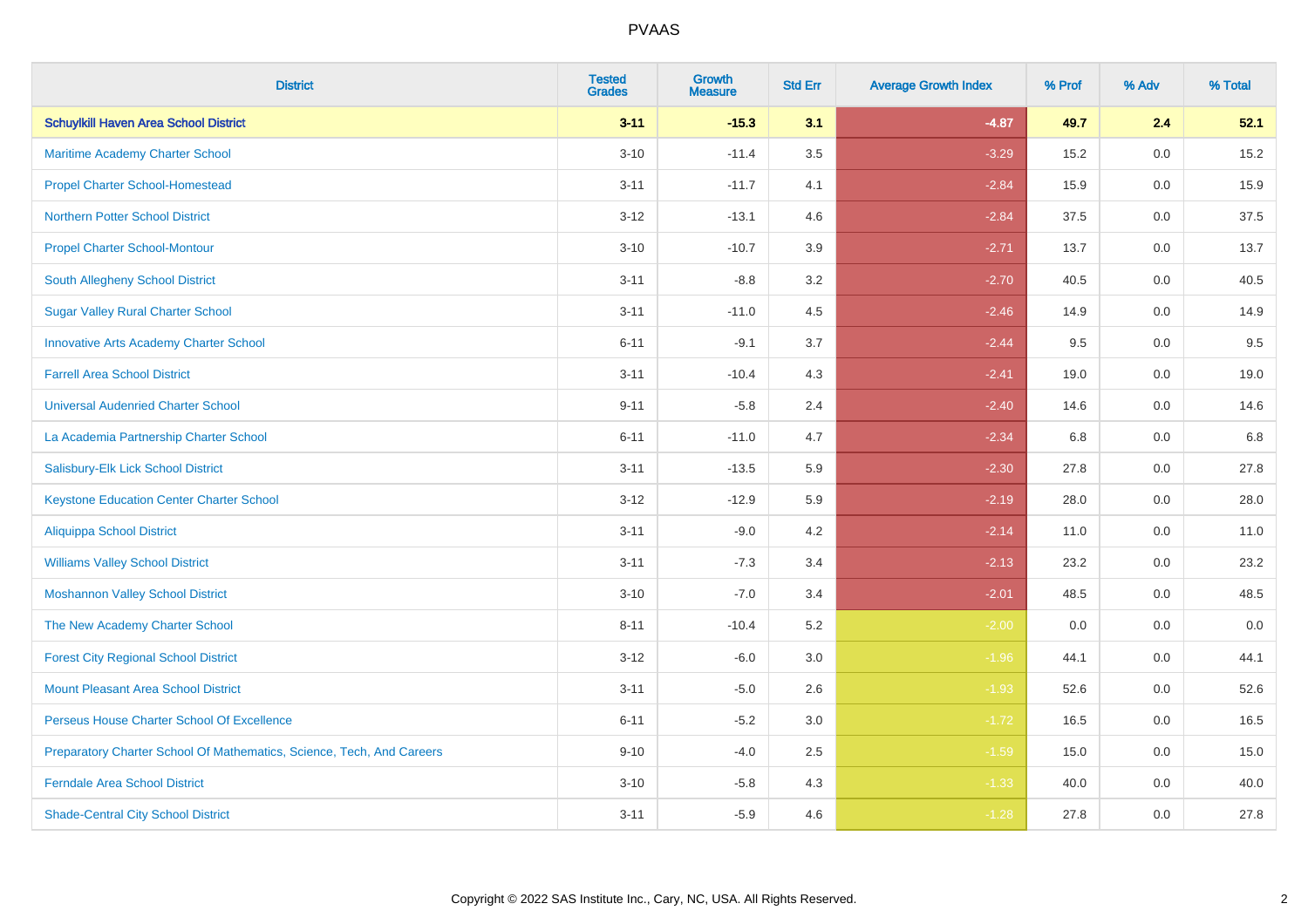| <b>District</b>                                         | <b>Tested</b><br><b>Grades</b> | <b>Growth</b><br><b>Measure</b> | <b>Std Err</b> | <b>Average Growth Index</b> | % Prof | % Adv   | % Total |
|---------------------------------------------------------|--------------------------------|---------------------------------|----------------|-----------------------------|--------|---------|---------|
| <b>Schuylkill Haven Area School District</b>            | $3 - 11$                       | $-15.3$                         | 3.1            | $-4.87$                     | 49.7   | 2.4     | 52.1    |
| <b>Greater Johnstown School District</b>                | $3 - 11$                       | $-3.1$                          | 2.6            | $-1.19$                     | 26.1   | $0.0\,$ | 26.1    |
| Imhotep Institute Charter High School                   | $9 - 11$                       | $-5.3$                          | 5.8            | $-0.92$                     | 25.0   | 0.0     | 25.0    |
| Center For Student Learning Charter School At Pennsbury | $6 - 12$                       | $-2.9$                          | 6.1            | $-0.47$                     | 42.9   | 0.0     | 42.9    |
| Hope For Hyndman Charter School                         | $3 - 11$                       | $-2.0$                          | 6.1            | $-0.32$                     | 33.3   | 0.0     | 33.3    |
| Philadelphia Electrical & Tech Charter High School      | $10 - 10$                      | $-0.5$                          | 2.9            | $-0.15$                     | 8.8    | 0.0     | 8.8     |
| <b>Mastery Charter School - Thomas Campus</b>           | $3 - 10$                       | 2.1                             | 6.2            | 0.33                        | 28.6   | 0.0     | 28.6    |
| <b>Mastery Charter High School-Lenfest Campus</b>       | $7 - 11$                       | 2.5                             | 5.7            | 0.43                        | 40.0   | 0.0     | 40.0    |
| <b>Union Area School District</b>                       | $3 - 11$                       | 1.9                             | 4.3            | 0.44                        | 61.5   | 0.0     | 61.5    |
| <b>Commodore Perry School District</b>                  | $3 - 11$                       | 3.2                             | 5.5            | 0.58                        | 58.3   | 0.0     | 58.3    |
| Urban Pathways 6-12 Charter School                      | $6 - 11$                       | 4.8                             | 6.4            | 0.75                        | 28.6   | 0.0     | 28.6    |
| <b>Clairton City School District</b>                    | $3 - 11$                       | 3.5                             | 3.7            | 0.95                        | 13.4   | 0.0     | 13.4    |
| Lehigh Career & Technical Institute                     | $10 - 12$                      | 5.6                             | 5.6            | 0.99                        | 78.3   | 0.0     | 78.3    |
| <b>Mastery Charter School - Pickett Campus</b>          | $6 - 10$                       | 5.6                             | 5.7            | 1.00                        | 27.8   | 0.0     | 27.8    |
| <b>Esperanza Cyber Charter School</b>                   | $3 - 11$                       | 7.1                             | 6.1            | 1.16                        | 9.1    | 0.0     | 9.1     |
| <b>York Academy Regional Charter School</b>             | $3 - 11$                       | 9.0                             | 5.0            | 1.79                        | 55.2   | $0.0\,$ | 55.2    |
| <b>Sto-Rox School District</b>                          | $3 - 10$                       | 6.6                             | 3.7            | 1.80                        | 13.4   | 0.0     | 13.4    |
| <b>Blacklick Valley School District</b>                 | $3 - 11$                       | 8.0                             | 4.3            | 1.85                        | 34.1   | 0.0     | 34.1    |
| <b>Chester Charter Scholars Academy Charter School</b>  | $3 - 12$                       | 8.4                             | 4.1            | 2.03                        | 23.4   | 0.0     | 23.4    |
| Lincoln Leadership Academy Charter School               | $3 - 12$                       | 14.2                            | 6.4            | 2.22                        | 23.5   | 0.0     | 23.5    |
| People For People Charter School                        | $3 - 12$                       | 13.3                            | 5.5            | 2.43                        | 13.5   | 0.0     | 13.5    |
| <b>Belmont Charter School</b>                           | $3 - 10$                       | 16.0                            | 6.5            | 2.45                        | 64.3   | 0.0     | 64.3    |
| Multicultural Academy Charter School                    | $9 - 11$                       | 9.5                             | 3.5            | 2.69                        | 22.0   | 0.0     | 22.0    |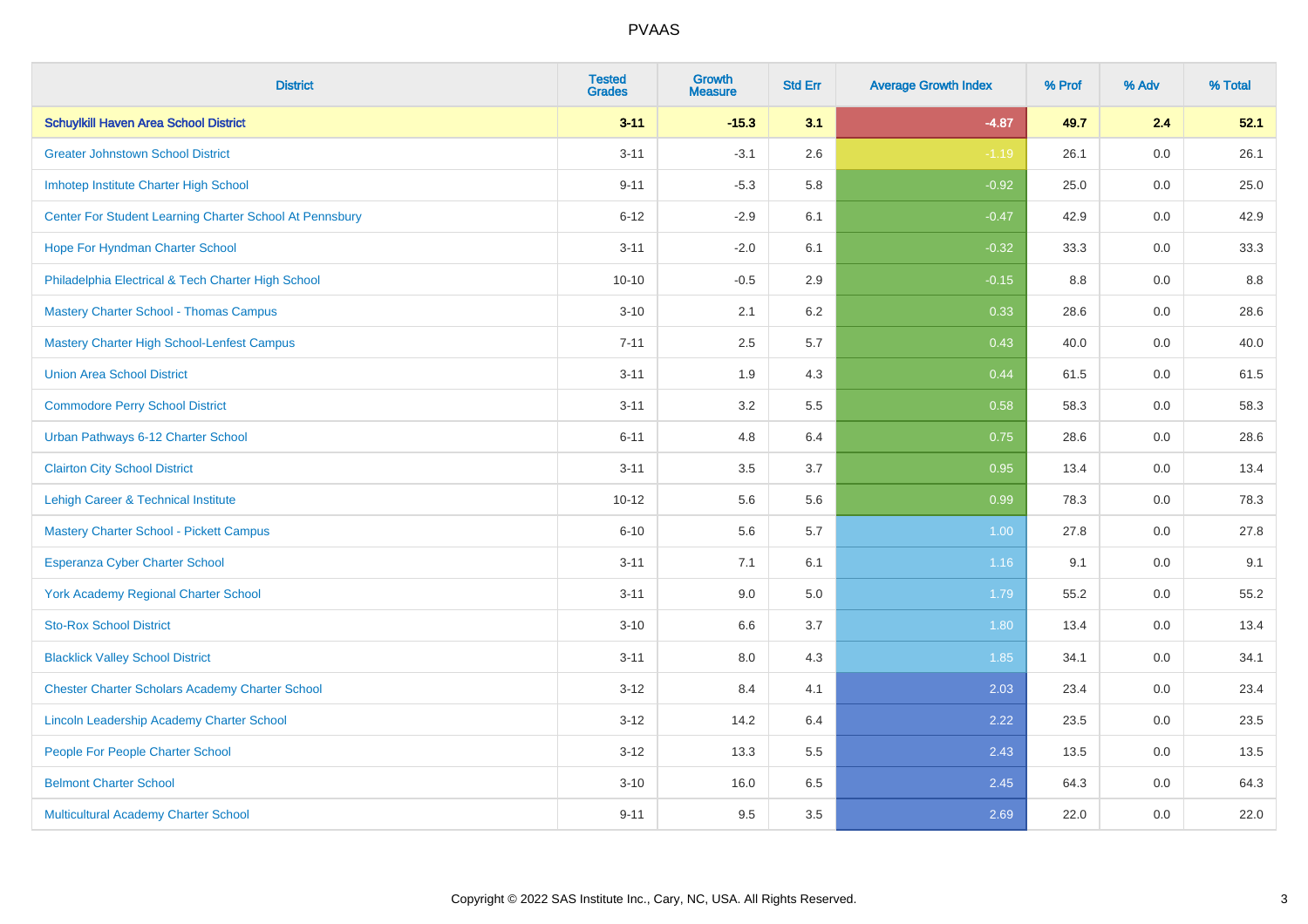| <b>District</b>                                  | <b>Tested</b><br><b>Grades</b> | <b>Growth</b><br><b>Measure</b> | <b>Std Err</b> | <b>Average Growth Index</b> | % Prof | % Adv   | % Total |
|--------------------------------------------------|--------------------------------|---------------------------------|----------------|-----------------------------|--------|---------|---------|
| <b>Schuylkill Haven Area School District</b>     | $3 - 11$                       | $-15.3$                         | 3.1            | $-4.87$                     | 49.7   | 2.4     | 52.1    |
| <b>York City School District</b>                 | $3 - 12$                       | $-28.9$                         | 2.1            | $-13.59$                    | 6.0    | $0.3\,$ | $6.2\,$ |
| Dr Robert Ketterer Charter School Inc            | $6 - 12$                       | 10.1                            | 5.0            | 2.04                        | 14.9   | 0.4     | 15.3    |
| <b>Harrisburg City School District</b>           | $3 - 11$                       | $-0.4$                          | 2.1            | $-0.19$                     | 15.1   | 0.4     | 15.5    |
| Columbia-Montour AVTS                            | $9 - 10$                       | $-12.5$                         | 3.0            | $-4.16$                     | 22.3   | 0.6     | 22.9    |
| Esperanza Academy Charter School                 | $4 - 11$                       | 4.0                             | 2.5            | 1.61                        | 32.4   | 0.7     | 33.1    |
| <b>Penn Hills School District</b>                | $3 - 11$                       | $-7.6$                          | 2.6            | $-2.94$                     | 33.1   | 0.7     | 33.8    |
| <b>Chester-Upland School District</b>            | $3 - 11$                       | $-0.3$                          | 2.7            | $-0.09$                     | 13.8   | 0.8     | 14.6    |
| Community Academy Of Philadelphia Charter School | $3 - 11$                       | 5.8                             | 2.7            | 2.12                        | 26.7   | 0.9     | 27.6    |
| <b>Tech Freire Charter School</b>                | $9 - 11$                       | 9.3                             | 2.9            | 3.26                        | 18.0   | 1.1     | 19.1    |
| <b>Marion Center Area School District</b>        | $3 - 10$                       | $-12.0$                         | 3.1            | $-3.87$                     | 33.7   | 1.1     | 34.8    |
| <b>Pottstown School District</b>                 | $3 - 12$                       | $-4.0$                          | 2.4            | $-1.68$                     | 29.8   | 1.2     | 31.0    |
| <b>Carbon Career &amp; Technical Institute</b>   | $9 - 11$                       | $-5.7$                          | 3.6            | $-1.59$                     | 34.5   | 1.2     | 35.7    |
| Northern Tioga School District                   | $3 - 12$                       | $-7.5$                          | 2.8            | $-2.64$                     | 54.0   | 1.2     | 55.2    |
| <b>Bristol Borough School District</b>           | $3 - 12$                       | $-4.3$                          | 3.4            | $-1.27$                     | 39.7   | 1.3     | 41.0    |
| <b>Rochester Area School District</b>            | $3 - 11$                       | $-13.2$                         | 4.6            | $-2.89$                     | 19.5   | 1.3     | 20.8    |
| <b>Everett Area School District</b>              | $3 - 11$                       | 5.0                             | 3.4            | 1.47                        | 60.5   | 1.3     | 61.8    |
| <b>Carmichaels Area School District</b>          | $3 - 10$                       | $-9.3$                          | 3.3            | $-2.81$                     | 35.1   | 1.4     | 36.5    |
| <b>Bethlehem-Center School District</b>          | $3 - 10$                       | 8.1                             | 3.3            | 2.46                        | 35.1   | 1.4     | 36.5    |
| <b>Burgettstown Area School District</b>         | $3 - 11$                       | $-2.1$                          | 3.4            | $-0.62$                     | 50.0   | 1.4     | 51.4    |
| <b>KIPP Dubois Charter School</b>                | $9 - 10$                       | 4.7                             | 3.3            | 1.40                        | 31.0   | 1.4     | 32.4    |
| Lackawanna Trail School District                 | $3 - 10$                       | $-21.7$                         | 3.5            | $-6.20$                     | 38.5   | 1.5     | 40.0    |
| <b>Cornell School District</b>                   | $3 - 11$                       | $-1.6$                          | 5.0            | $-0.32$                     | 33.8   | 1.5     | 35.4    |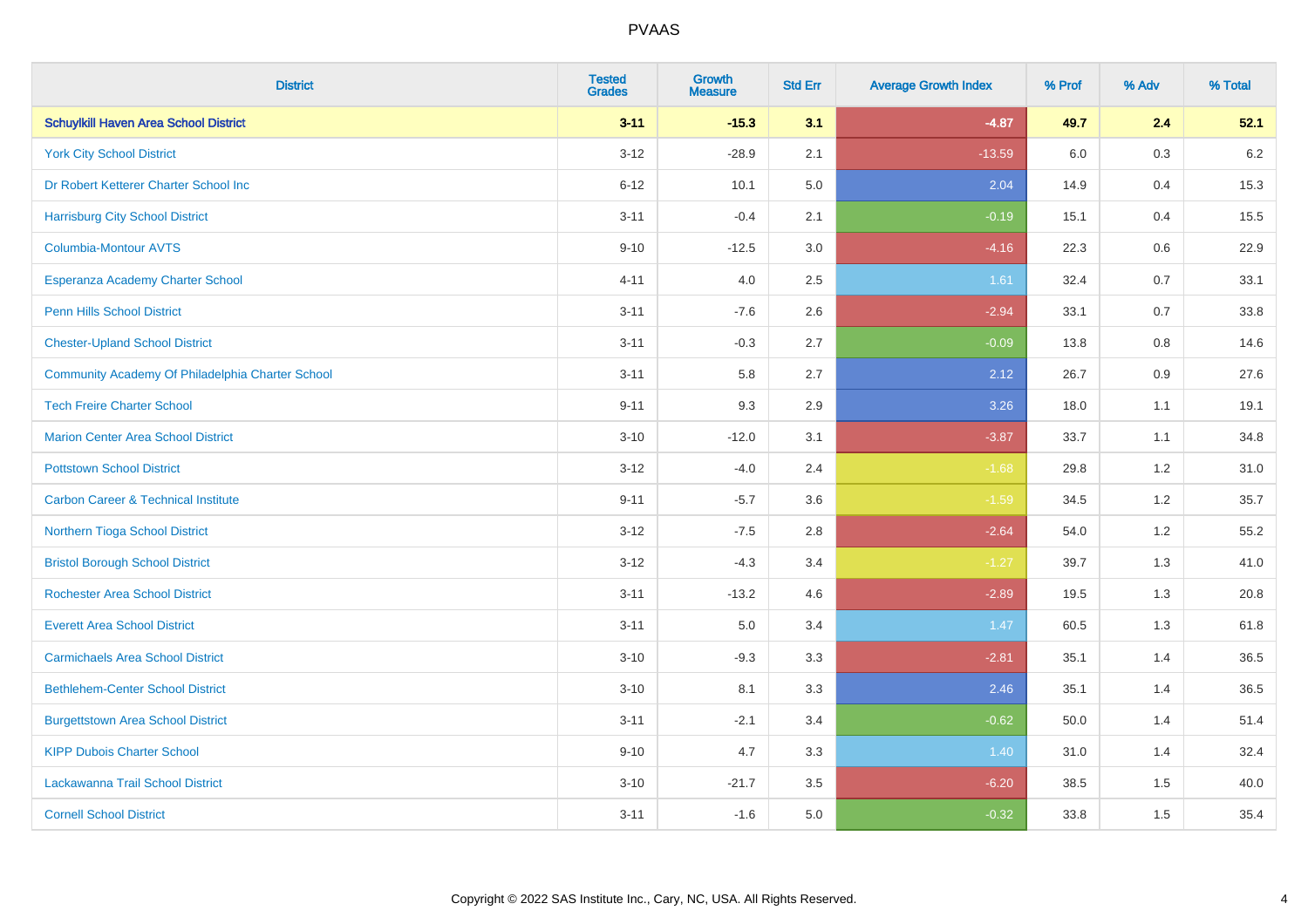| <b>District</b>                                   | <b>Tested</b><br><b>Grades</b> | <b>Growth</b><br><b>Measure</b> | <b>Std Err</b> | <b>Average Growth Index</b> | % Prof | % Adv | % Total |
|---------------------------------------------------|--------------------------------|---------------------------------|----------------|-----------------------------|--------|-------|---------|
| <b>Schuylkill Haven Area School District</b>      | $3 - 11$                       | $-15.3$                         | 3.1            | $-4.87$                     | 49.7   | 2.4   | 52.1    |
| <b>Frazier School District</b>                    | $3 - 11$                       | $-17.2$                         | 3.7            | $-4.70$                     | 37.1   | 1.6   | 38.7    |
| Propel Charter School - Braddock Hills            | $3 - 11$                       | $-13.6$                         | 3.6            | $-3.81$                     | 9.7    | 1.6   | 11.3    |
| <b>Mahanoy Area School District</b>               | $3 - 10$                       | $-9.0$                          | 3.6            | $-2.49$                     | 26.2   | 1.6   | 27.9    |
| <b>Tussey Mountain School District</b>            | $3 - 12$                       | 1.5                             | 3.7            | 0.40                        | 38.6   | 1.8   | 40.4    |
| <b>Tacony Academy Charter School</b>              | $3 - 11$                       | $-14.7$                         | 3.0            | $-4.82$                     | 22.4   | 1.8   | 24.1    |
| <b>Smethport Area School District</b>             | $3 - 12$                       | 0.6                             | 3.9            | 0.15                        | 37.0   | 1.8   | 38.9    |
| <b>West Branch Area School District</b>           | $3 - 11$                       | 0.2                             | 3.8            | 0.05                        | 47.2   | 1.9   | 49.1    |
| <b>Columbia Borough School District</b>           | $3 - 12$                       | $-3.1$                          | 3.5            | $-0.89$                     | 29.5   | 1.9   | 31.4    |
| <b>Tamaqua Area School District</b>               | $3 - 12$                       | $-8.2$                          | 2.5            | $-3.24$                     | 44.5   | 1.9   | 46.4    |
| <b>Conrad Weiser Area School District</b>         | $3 - 11$                       | 3.6                             | 2.2            | 1.63                        | 52.1   | 2.1   | 54.2    |
| <b>Mount Carmel Area School District</b>          | $3 - 11$                       | $-0.6$                          | 3.1            | $-0.18$                     | 45.3   | 2.1   | 47.4    |
| <b>Forest Area School District</b>                | $3 - 11$                       | $-4.4$                          | 5.4            | $-0.81$                     | 36.2   | 2.1   | 38.3    |
| <b>Loyalsock Township School District</b>         | $3 - 12$                       | 4.2                             | 2.8            | 1.47                        | 54.3   | 2.1   | 56.4    |
| <b>Executive Education Academy Charter School</b> | $3 - 10$                       | $-6.5$                          | 3.1            | $-2.08$                     | 23.7   | 2.2   | 25.8    |
| <b>Norristown Area School District</b>            | $3 - 12$                       | $-12.8$                         | 1.6            | $-7.98$                     | 23.5   | 2.3   | 25.7    |
| <b>Lancaster School District</b>                  | $3 - 12$                       | $-15.8$                         | 1.5            | $-10.90$                    | 14.6   | 2.3   | 16.9    |
| <b>Laurel School District</b>                     | $3 - 11$                       | 1.8                             | 3.1            | 0.59                        | 70.1   | 2.3   | 72.4    |
| <b>Canton Area School District</b>                | $3 - 11$                       | $-5.5$                          | 3.2            | $-1.75$                     | 40.7   | 2.3   | 43.0    |
| Morrisville Borough School District               | $3 - 11$                       | 4.8                             | 4.3            | 1.10                        | 30.2   | 2.3   | 32.6    |
| <b>Wallenpaupack Area School District</b>         | $3 - 11$                       | $-7.1$                          | 2.3            | $-3.09$                     | 40.8   | 2.4   | 43.1    |
| <b>Schuylkill Haven Area School District</b>      | $3 - 11$                       | $-15.3$                         | 3.1            | $-4.87$                     | 49.7   | 2.4   | 52.1    |
| <b>Washington School District</b>                 | $3 - 11$                       | $-4.9$                          | 2.8            | $-1.76$                     | 30.1   | 2.4   | 32.5    |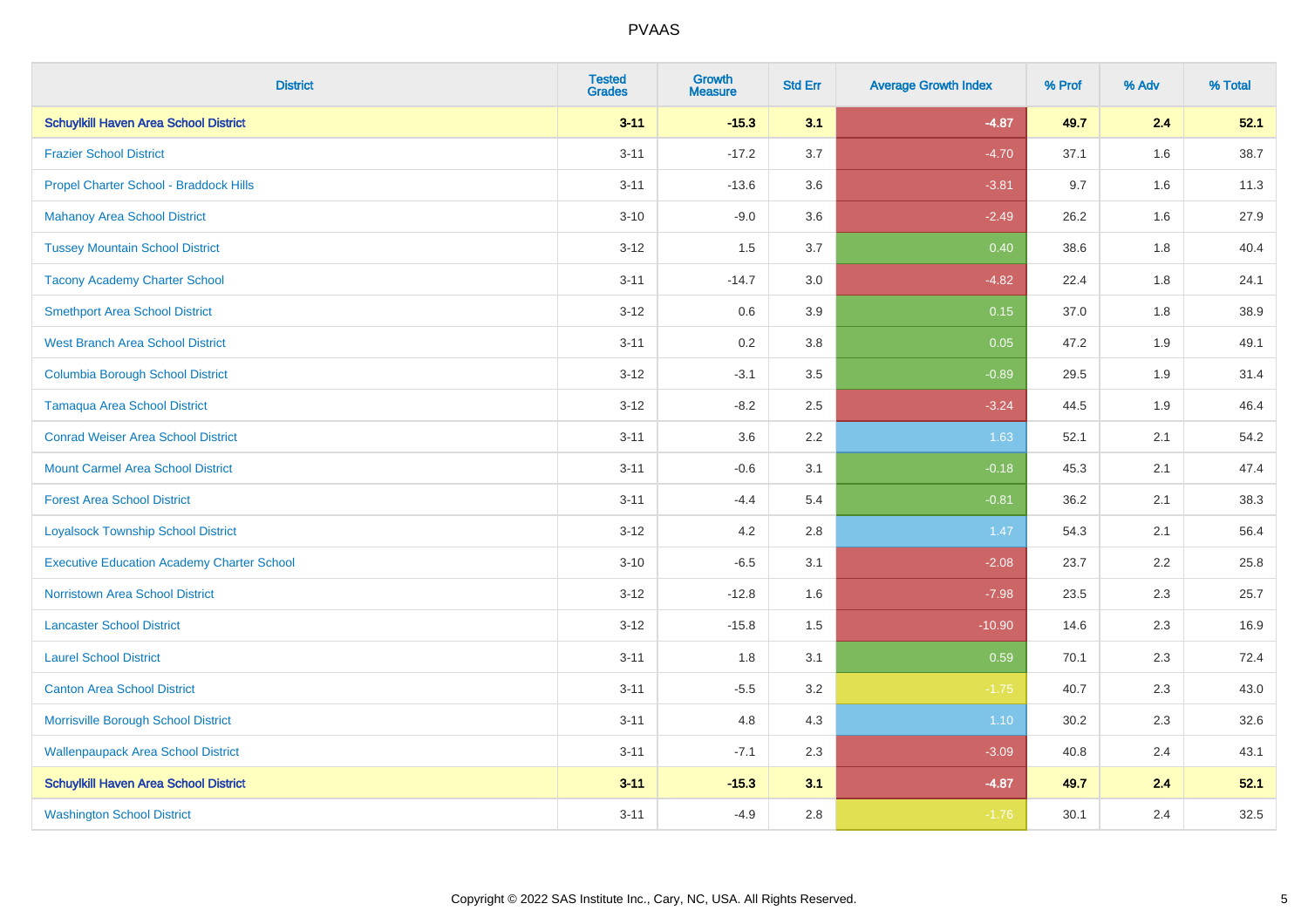| <b>District</b>                              | <b>Tested</b><br><b>Grades</b> | <b>Growth</b><br><b>Measure</b> | <b>Std Err</b> | <b>Average Growth Index</b> | % Prof | % Adv   | % Total |
|----------------------------------------------|--------------------------------|---------------------------------|----------------|-----------------------------|--------|---------|---------|
| <b>Schuylkill Haven Area School District</b> | $3 - 11$                       | $-15.3$                         | 3.1            | $-4.87$                     | 49.7   | 2.4     | 52.1    |
| <b>Reading School District</b>               | $3 - 11$                       | 10.1                            | 1.4            | 7.25                        | 24.7   | 2.4     | 27.2    |
| <b>Dauphin County Technical School</b>       | $9 - 11$                       | $-45.5$                         | 2.6            | $-17.72$                    | 14.4   | 2.5     | 16.9    |
| Southern Huntingdon County School District   | $3 - 11$                       | $-12.9$                         | 3.2            | $-3.98$                     | 32.5   | 2.5     | 35.0    |
| <b>New Foundations Charter School</b>        | $3 - 11$                       | 5.4                             | 2.2            | 2.41                        | 47.2   | 2.5     | 49.8    |
| <b>Sullivan County School District</b>       | $3 - 10$                       | $-4.0$                          | 4.4            | $-0.90$                     | 66.7   | 2.6     | 69.2    |
| <b>Lebanon School District</b>               | $3 - 11$                       | $-1.6$                          | 1.9            | $-0.80$                     | 24.4   | 2.6     | 27.0    |
| Philipsburg-Osceola Area School District     | $3 - 11$                       | $-24.8$                         | 3.3            | $-7.43$                     | 19.7   | 2.6     | 22.4    |
| <b>Achievement House Charter School</b>      | $7 - 11$                       | $-0.7$                          | 4.0            | $-0.17$                     | 32.5   | 2.6     | 35.1    |
| <b>Muhlenberg School District</b>            | $3 - 10$                       | 4.0                             | 1.9            | 2.10                        | 34.2   | $2.6\,$ | 36.8    |
| <b>Carbondale Area School District</b>       | $3 - 10$                       | 7.4                             | 3.3            | 2.25                        | 56.6   | 2.6     | 59.2    |
| <b>Allentown City School District</b>        | $3 - 12$                       | 5.3                             | 1.4            | 3.88                        | 25.3   | 2.7     | 28.0    |
| <b>Exeter Township School District</b>       | $3 - 11$                       | $-10.4$                         | 1.9            | $-5.44$                     | 50.6   | 2.7     | 53.3    |
| <b>Tulpehocken Area School District</b>      | $3 - 12$                       | $-13.7$                         | 2.8            | $-4.81$                     | 36.7   | 2.8     | 39.4    |
| <b>West Middlesex Area School District</b>   | $3 - 10$                       | $-8.4$                          | 3.8            | $-2.21$                     | 34.9   | 2.8     | 37.6    |
| <b>Central Greene School District</b>        | $3 - 11$                       | $-1.6$                          | 2.8            | $-0.55$                     | 54.2   | 2.8     | 57.0    |
| <b>Monessen City School District</b>         | $3 - 10$                       | 8.3                             | 4.5            | 1.85                        | 42.9   | 2.9     | 45.7    |
| Juniata County School District               | $3 - 12$                       | $-4.9$                          | 2.1            | $-2.26$                     | 38.5   | 2.9     | 41.4    |
| Philadelphia Academy Charter School          | $3 - 11$                       | $-8.9$                          | 2.9            | $-3.04$                     | 50.5   | 2.9     | 53.4    |
| <b>Northwestern School District</b>          | $3 - 11$                       | $-24.9$                         | 3.5            | $-7.13$                     | 42.6   | 2.9     | 45.6    |
| <b>Erie City School District</b>             | $3 - 12$                       | $-14.5$                         | 1.6            | $-9.26$                     | 25.4   | 3.0     | 28.4    |
| Northern Lebanon School District             | $3 - 11$                       | 0.4                             | 2.5            | 0.15                        | 28.0   | 3.0     | 31.0    |
| <b>William Penn School District</b>          | $3 - 12$                       | 8.3                             | 2.1            | 3.99                        | 35.6   | 3.0     | 38.7    |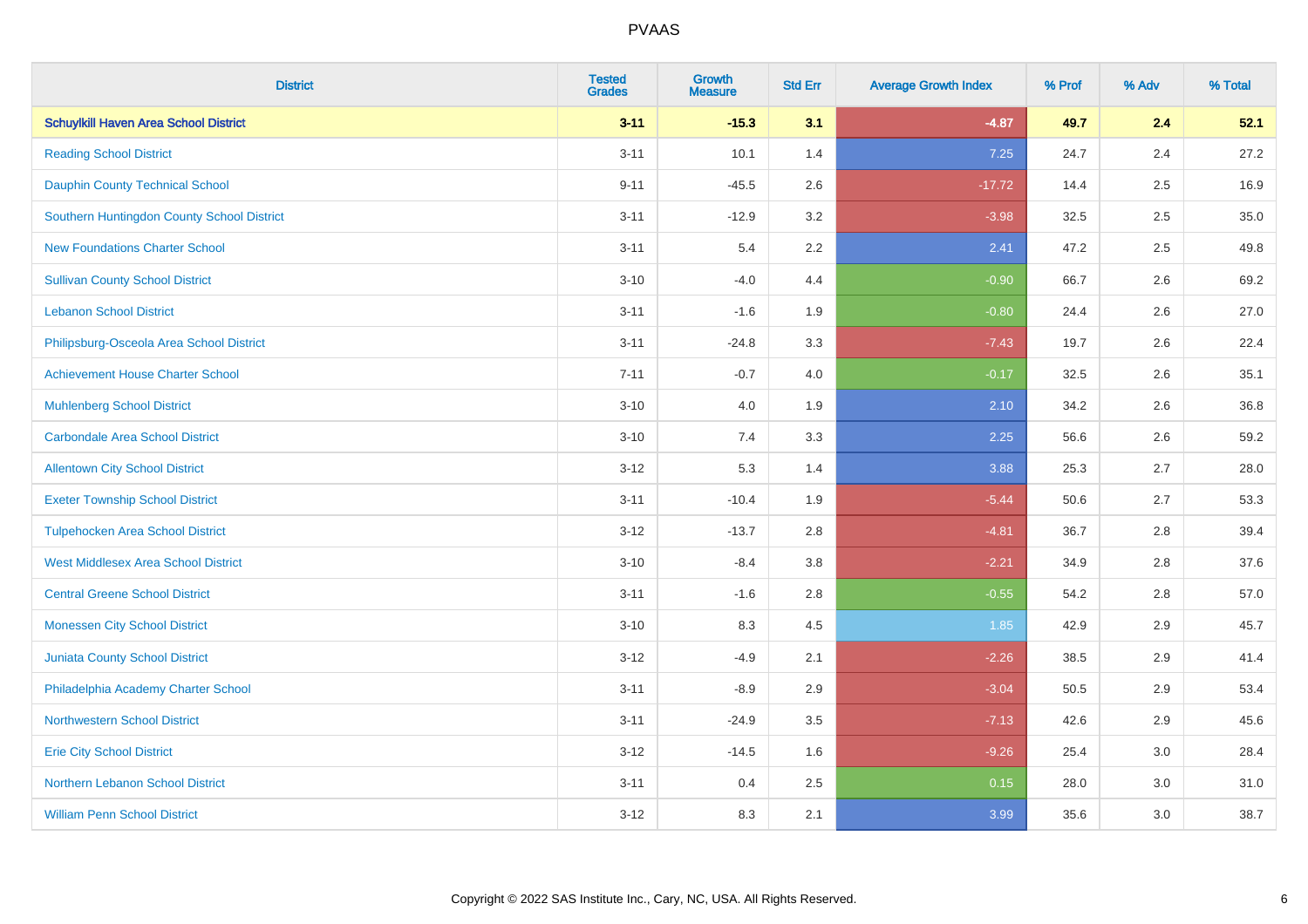| <b>District</b>                                 | <b>Tested</b><br><b>Grades</b> | <b>Growth</b><br><b>Measure</b> | <b>Std Err</b> | <b>Average Growth Index</b> | % Prof | % Adv   | % Total |
|-------------------------------------------------|--------------------------------|---------------------------------|----------------|-----------------------------|--------|---------|---------|
| <b>Schuylkill Haven Area School District</b>    | $3 - 11$                       | $-15.3$                         | 3.1            | $-4.87$                     | 49.7   | 2.4     | 52.1    |
| <b>Wyoming Valley West School District</b>      | $3 - 11$                       | $-2.2$                          | 2.4            | $-0.91$                     | 49.4   | $3.0\,$ | 52.4    |
| <b>City CHS</b>                                 | $10 - 11$                      | 13.6                            | 2.7            | 5.12                        | 45.8   | 3.0     | 48.8    |
| <b>Blue Ridge School District</b>               | $3 - 11$                       | $-0.5$                          | 3.6            | $-0.12$                     | 44.6   | 3.1     | 47.7    |
| <b>Mcguffey School District</b>                 | $3 - 11$                       | 2.1                             | 2.6            | 0.81                        | 57.7   | 3.1     | 60.8    |
| <b>Penns Manor Area School District</b>         | $3 - 12$                       | $-17.0$                         | 3.7            | $-4.52$                     | 29.7   | 3.1     | 32.8    |
| <b>Clearfield Area School District</b>          | $3 - 10$                       | $-9.4$                          | 2.6            | $-3.56$                     | 43.0   | 3.1     | 46.1    |
| Pennsylvania Distance Learning Charter School   | $3 - 12$                       | 9.3                             | 4.2            | 2.22                        | 42.2   | 3.1     | 45.3    |
| <b>Union City Area School District</b>          | $3 - 12$                       | $-10.2$                         | 3.6            | $-2.87$                     | 42.9   | 3.2     | 46.0    |
| <b>Shamokin Area School District</b>            | $3 - 11$                       | $-7.7$                          | 4.8            | $-1.60$                     | 38.1   | 3.2     | 41.3    |
| <b>Lakeview School District</b>                 | $3 - 11$                       | $-0.9$                          | 3.7            | $-0.24$                     | 60.3   | 3.2     | 63.5    |
| <b>Penn-Delco School District</b>               | $3 - 11$                       | $-6.8$                          | 1.9            | $-3.51$                     | 46.6   | 3.2     | 49.8    |
| <b>Bucks County Technical High School</b>       | $9 - 10$                       | $-12.0$                         | 2.5            | $-4.84$                     | 35.9   | 3.2     | 39.2    |
| <b>Minersville Area School District</b>         | $3 - 11$                       | $-14.4$                         | 3.7            | $-3.90$                     | 39.3   | 3.3     | 42.6    |
| <b>Elk Lake School District</b>                 | $3 - 11$                       | $-4.0$                          | 3.3            | $-1.23$                     | 46.2   | 3.3     | 49.4    |
| Mastery Charter School - Shoemaker Campus       | $7 - 10$                       | 4.1                             | 3.0            | 1.34                        | 20.9   | 3.3     | 24.2    |
| <b>Allegheny-Clarion Valley School District</b> | $3 - 10$                       | 7.8                             | 4.7            | 1.65                        | 53.3   | 3.3     | 56.7    |
| <b>Northeast Bradford School District</b>       | $3 - 10$                       | $-3.1$                          | 4.0            | $-0.78$                     | 33.9   | 3.4     | 37.3    |
| <b>MaST Community Charter School II</b>         | $3 - 10$                       | 4.4                             | 3.2            | 1.37                        | 28.4   | 3.4     | 31.8    |
| <b>Mount Union Area School District</b>         | $3 - 10$                       | $-6.1$                          | 3.1            | $-1.97$                     | 32.2   | 3.4     | 35.6    |
| <b>Juniata Valley School District</b>           | $3 - 11$                       | $-3.9$                          | 3.5            | $-1.10$                     | 44.4   | 3.5     | 47.8    |
| <b>Big Beaver Falls Area School District</b>    | $3 - 11$                       | $-3.9$                          | 3.3            | $-1.18$                     | 34.1   | 3.5     | 37.6    |
| <b>Scranton School District</b>                 | $3 - 12$                       | $-2.9$                          | 2.4            | $-1.22$                     | 45.6   | 3.6     | 49.1    |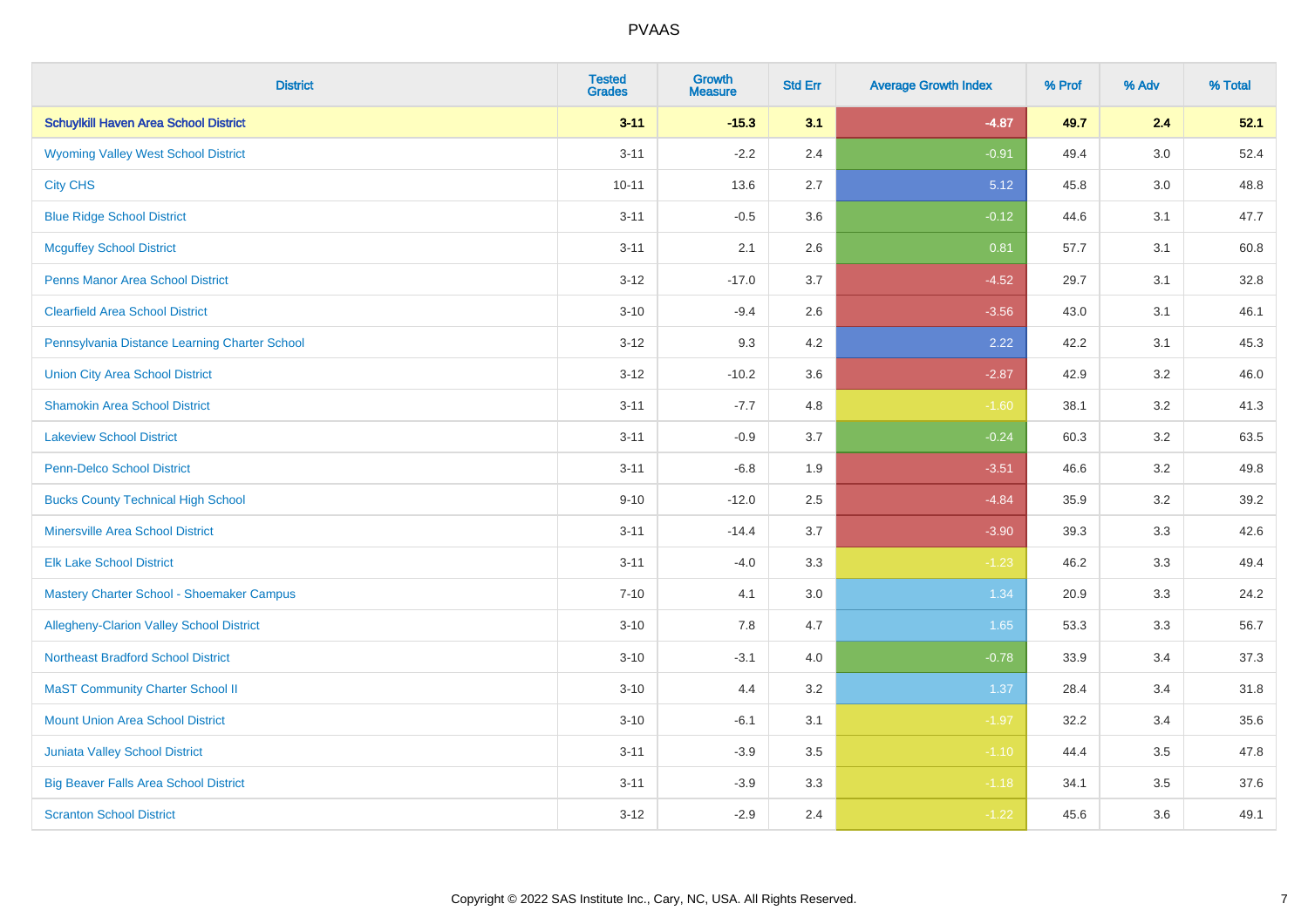| <b>District</b>                                | <b>Tested</b><br><b>Grades</b> | <b>Growth</b><br><b>Measure</b> | <b>Std Err</b> | <b>Average Growth Index</b> | % Prof | % Adv   | % Total |
|------------------------------------------------|--------------------------------|---------------------------------|----------------|-----------------------------|--------|---------|---------|
| <b>Schuylkill Haven Area School District</b>   | $3 - 11$                       | $-15.3$                         | 3.1            | $-4.87$                     | 49.7   | 2.4     | 52.1    |
| <b>Springfield Township School District</b>    | $3 - 11$                       | $-18.9$                         | 3.2            | $-5.88$                     | 62.6   | $3.6\,$ | 66.3    |
| <b>Woodland Hills School District</b>          | $3 - 12$                       | 3.2                             | 2.6            | 1.22                        | 31.4   | 3.6     | 35.0    |
| <b>Bristol Township School District</b>        | $3 - 11$                       | $-13.9$                         | 2.0            | $-7.05$                     | 31.0   | 3.7     | 34.7    |
| <b>Lakeland School District</b>                | $3 - 11$                       | 1.1                             | 2.8            | 0.38                        | 48.6   | 3.7     | 52.3    |
| <b>Highlands School District</b>               | $3 - 11$                       | $-7.4$                          | 2.7            | $-2.76$                     | 44.4   | 3.7     | 48.2    |
| New Kensington-Arnold School District          | $3 - 11$                       | $-0.4$                          | 3.8            | $-0.10$                     | 40.7   | 3.7     | 44.4    |
| <b>Muncy School District</b>                   | $3 - 11$                       | $-8.1$                          | 3.7            | $-2.21$                     | 42.0   | 3.8     | 45.8    |
| <b>Fairfield Area School District</b>          | $3 - 11$                       | $-5.6$                          | 3.4            | $-1.66$                     | 57.9   | 4.0     | 61.8    |
| Mifflinburg Area School District               | $3 - 11$                       | $-15.8$                         | 2.5            | $-6.30$                     | 42.4   | 4.0     | 46.4    |
| <b>Easton Area School District</b>             | $3 - 12$                       | $-4.1$                          | 1.4            | $-2.91$                     | 39.9   | 4.0     | 43.9    |
| <b>Upper Moreland Township School District</b> | $3 - 11$                       | $-5.0$                          | 2.2            | $-2.31$                     | 57.9   | 4.0     | 61.9    |
| <b>Yough School District</b>                   | $3 - 10$                       | $-6.6$                          | 2.7            | $-2.43$                     | 50.8   | 4.0     | 54.8    |
| Southern Columbia Area School District         | $3 - 11$                       | $-14.6$                         | 3.0            | $-4.92$                     | 55.0   | 4.0     | 59.0    |
| <b>Hopewell Area School District</b>           | $3 - 11$                       | 2.6                             | 2.7            | 0.97                        | 58.4   | 4.0     | 62.4    |
| <b>Elizabeth Forward School District</b>       | $3 - 11$                       | $-8.4$                          | 2.4            | $-3.41$                     | 51.7   | 4.0     | 55.7    |
| <b>Curwensville Area School District</b>       | $3 - 11$                       | $-27.9$                         | 4.1            | $-6.72$                     | 42.5   | 4.1     | 46.6    |
| <b>Freedom Area School District</b>            | $3 - 11$                       | $-7.1$                          | 3.0            | $-2.37$                     | 43.8   | 4.2     | 47.9    |
| Jefferson-Morgan School District               | $3 - 10$                       | $-9.9$                          | 4.2            | $-2.35$                     | 43.8   | 4.2     | 47.9    |
| <b>Stroudsburg Area School District</b>        | $3 - 11$                       | $5.5\,$                         | 1.9            | 2.88                        | 48.1   | 4.2     | 52.3    |
| <b>Coatesville Area School District</b>        | $3 - 11$                       | $-4.4$                          | 1.7            | $-2.62$                     | 36.3   | 4.2     | 40.5    |
| <b>East Lycoming School District</b>           | $3 - 11$                       | $-6.0$                          | 2.7            | $-2.24$                     | 48.3   | 4.2     | 52.5    |
| <b>New Castle Area School District</b>         | $3 - 12$                       | $-6.4$                          | 2.4            | $-2.66$                     | 32.5   | 4.3     | 36.8    |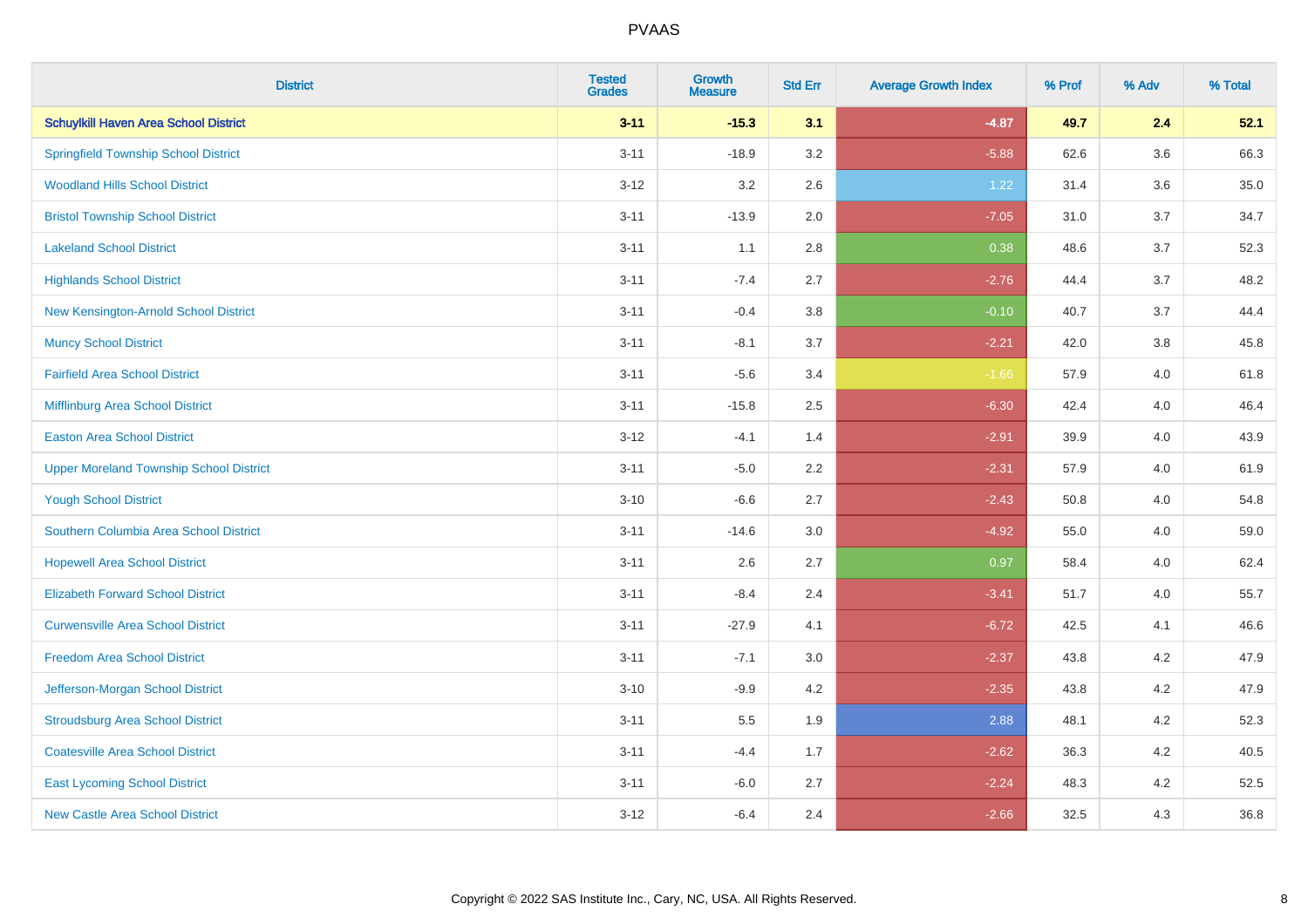| <b>District</b>                              | <b>Tested</b><br><b>Grades</b> | <b>Growth</b><br><b>Measure</b> | <b>Std Err</b> | <b>Average Growth Index</b> | % Prof | % Adv | % Total |
|----------------------------------------------|--------------------------------|---------------------------------|----------------|-----------------------------|--------|-------|---------|
| <b>Schuylkill Haven Area School District</b> | $3 - 11$                       | $-15.3$                         | 3.1            | $-4.87$                     | 49.7   | 2.4   | 52.1    |
| <b>Panther Valley School District</b>        | $3 - 12$                       | $-0.6$                          | 3.3            | $-0.19$                     | 47.9   | $4.3$ | 52.1    |
| <b>Tri-Valley School District</b>            | $3 - 10$                       | $-6.4$                          | 4.1            | $-1.57$                     | 37.0   | 4.4   | 41.3    |
| <b>Galeton Area School District</b>          | $3 - 11$                       | 2.2                             | 5.3            | 0.42                        | 41.3   | 4.4   | 45.6    |
| <b>West York Area School District</b>        | $3 - 12$                       | 3.2                             | 2.3            | 1.38                        | 53.8   | 4.4   | 58.2    |
| <b>Franklin Area School District</b>         | $3 - 11$                       | 6.6                             | 2.8            | 2.34                        | 48.2   | 4.5   | 52.7    |
| <b>Chartiers-Houston School District</b>     | $3 - 10$                       | $-8.6$                          | 3.5            | $-2.41$                     | 59.7   | 4.5   | 64.2    |
| South Williamsport Area School District      | $3 - 10$                       | $-5.7$                          | 2.5            | $-2.30$                     | 45.5   | 4.5   | 50.0    |
| <b>Mckeesport Area School District</b>       | $3 - 12$                       | 9.0                             | 2.4            | 3.72                        | 31.0   | 4.5   | 35.5    |
| <b>Solanco School District</b>               | $3 - 11$                       | $-11.0$                         | 2.0            | $-5.55$                     | 41.6   | 4.5   | 46.1    |
| <b>Reach Cyber Charter School</b>            | $3 - 11$                       | 8.1                             | 4.7            | 1.72                        | 42.4   | 4.6   | 47.0    |
| <b>Avonworth School District</b>             | $3 - 10$                       | $-12.6$                         | 3.1            | $-4.01$                     | 59.8   | 4.6   | 64.4    |
| Johnsonburg Area School District             | $3 - 11$                       | $-14.1$                         | 3.9            | $-3.62$                     | 54.0   | 4.6   | 58.6    |
| <b>Keystone Central School District</b>      | $3 - 11$                       | $-5.1$                          | 2.0            | $-2.46$                     | 44.7   | 4.6   | 49.4    |
| <b>Bangor Area School District</b>           | $3 - 12$                       | $-0.9$                          | 2.0            | $-0.43$                     | 44.3   | 4.7   | 49.0    |
| <b>Titusville Area School District</b>       | $3 - 11$                       | $-13.2$                         | 2.6            | $-4.99$                     | 43.2   | 4.8   | 48.0    |
| Insight PA Cyber Charter School              | $3 - 11$                       | 0.7                             | 5.7            | 0.12                        | 50.0   | 4.8   | 54.8    |
| <b>Interboro School District</b>             | $3 - 12$                       | $-7.3$                          | 2.1            | $-3.43$                     | 46.6   | 4.8   | 51.4    |
| <b>Upper Dauphin Area School District</b>    | $3 - 11$                       | $-6.3$                          | 3.2            | $-1.98$                     | 37.4   | 4.8   | 42.2    |
| <b>Greensburg Salem School District</b>      | $3 - 11$                       | $-4.4$                          | 2.4            | $-1.88$                     | 47.6   | 4.9   | 52.4    |
| <b>General Mclane School District</b>        | $3 - 11$                       | 3.1                             | 2.9            | 1.07                        | 62.3   | 4.9   | 67.2    |
| <b>Redbank Valley School District</b>        | $3 - 11$                       | $-9.5$                          | 3.4            | $-2.77$                     | 31.5   | 4.9   | 36.4    |
| <b>Palmerton Area School District</b>        | $3 - 11$                       | $-1.2$                          | 3.0            | $-0.39$                     | 57.4   | 5.0   | 62.4    |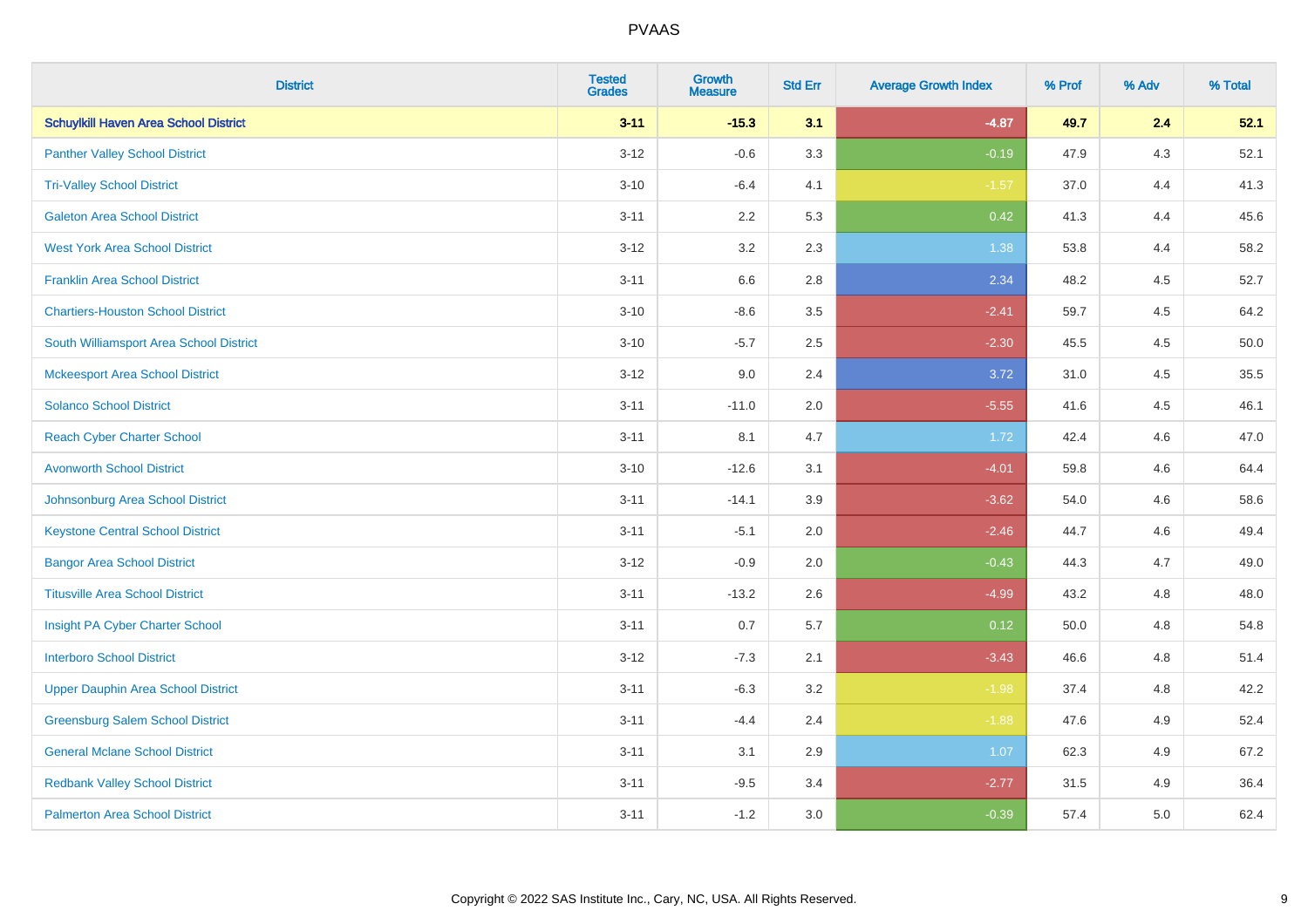| <b>District</b>                               | <b>Tested</b><br><b>Grades</b> | Growth<br><b>Measure</b> | <b>Std Err</b> | <b>Average Growth Index</b> | % Prof | % Adv   | % Total |
|-----------------------------------------------|--------------------------------|--------------------------|----------------|-----------------------------|--------|---------|---------|
| <b>Schuylkill Haven Area School District</b>  | $3 - 11$                       | $-15.3$                  | 3.1            | $-4.87$                     | 49.7   | 2.4     | 52.1    |
| Pennsylvania Cyber Charter School             | $3 - 11$                       | 11.6                     | 1.5            | 7.54                        | 46.3   | $5.0\,$ | 51.3    |
| Pocono Mountain School District               | $3 - 12$                       | 6.8                      | $1.5$          | 4.62                        | 45.8   | 5.0     | 50.7    |
| <b>Roberto Clemente Charter School</b>        | $3 - 12$                       | 2.2                      | 4.9            | 0.45                        | 27.5   | 5.0     | 32.5    |
| <b>Shenandoah Valley School District</b>      | $3 - 11$                       | 9.7                      | 3.9            | 2.49                        | 28.3   | 5.0     | 33.3    |
| Lehigh Valley Academy Regional Charter School | $3 - 11$                       | 0.7                      | 2.3            | 0.32                        | 46.3   | $5.0\,$ | 51.4    |
| North Schuylkill School District              | $3 - 11$                       | $-1.0$                   | 2.4            | $-0.42$                     | 41.8   | 5.1     | 46.8    |
| <b>Turkeyfoot Valley Area School District</b> | $3 - 12$                       | $-4.3$                   | 5.6            | $-0.76$                     | 22.0   | 5.1     | 27.1    |
| <b>Wilmington Area School District</b>        | $3 - 11$                       | 7.5                      | 3.0            | 2.48                        | 55.1   | 5.1     | 60.2    |
| <b>Northern Cambria School District</b>       | $3 - 11$                       | 10.0                     | 3.3            | 3.04                        | 47.4   | 5.1     | 52.6    |
| <b>Fort Cherry School District</b>            | $3 - 10$                       | $-5.9$                   | 3.8            | $-1.56$                     | 55.2   | 5.2     | 60.3    |
| <b>Sharon City School District</b>            | $3 - 11$                       | 4.9                      | 2.6            | 1.87                        | 48.2   | 5.3     | 53.4    |
| Middletown Area School District               | $3 - 11$                       | $-5.3$                   | 2.6            | $-2.05$                     | 46.4   | 5.3     | 51.7    |
| <b>Warren County School District</b>          | $3 - 11$                       | $-0.1$                   | 1.8            | $-0.06$                     | 37.2   | 5.3     | 42.6    |
| <b>Glendale School District</b>               | $3 - 10$                       | $-0.9$                   | 3.7            | $-0.24$                     | 50.0   | 5.4     | 55.4    |
| <b>Wilkes-Barre Area School District</b>      | $3 - 11$                       | 0.1                      | 3.2            | 0.02                        | 35.5   | 5.4     | 40.9    |
| <b>Purchase Line School District</b>          | $3 - 12$                       | 1.7                      | 3.5            | 0.47                        | 43.1   | 5.4     | 48.5    |
| <b>Benton Area School District</b>            | $3 - 10$                       | $-9.7$                   | 4.5            | $-2.18$                     | 43.2   | 5.4     | 48.6    |
| Millville Area School District                | $3 - 12$                       | $-0.9$                   | 4.7            | $-0.18$                     | 51.4   | 5.4     | 56.8    |
| <b>Pottsville Area School District</b>        | $3 - 12$                       | 4.4                      | 2.3            | 1.94                        | 44.8   | 5.4     | 50.2    |
| <b>Montrose Area School District</b>          | $3 - 10$                       | $-5.5$                   | 3.0            | $-1.82$                     | 46.7   | 5.4     | 52.2    |
| <b>Antietam School District</b>               | $3 - 10$                       | $-4.3$                   | 3.8            | $-1.13$                     | 36.4   | 5.4     | 41.8    |
| <b>Berwick Area School District</b>           | $3 - 11$                       | $-9.3$                   | 2.6            | $-3.59$                     | 42.1   | 5.5     | 47.6    |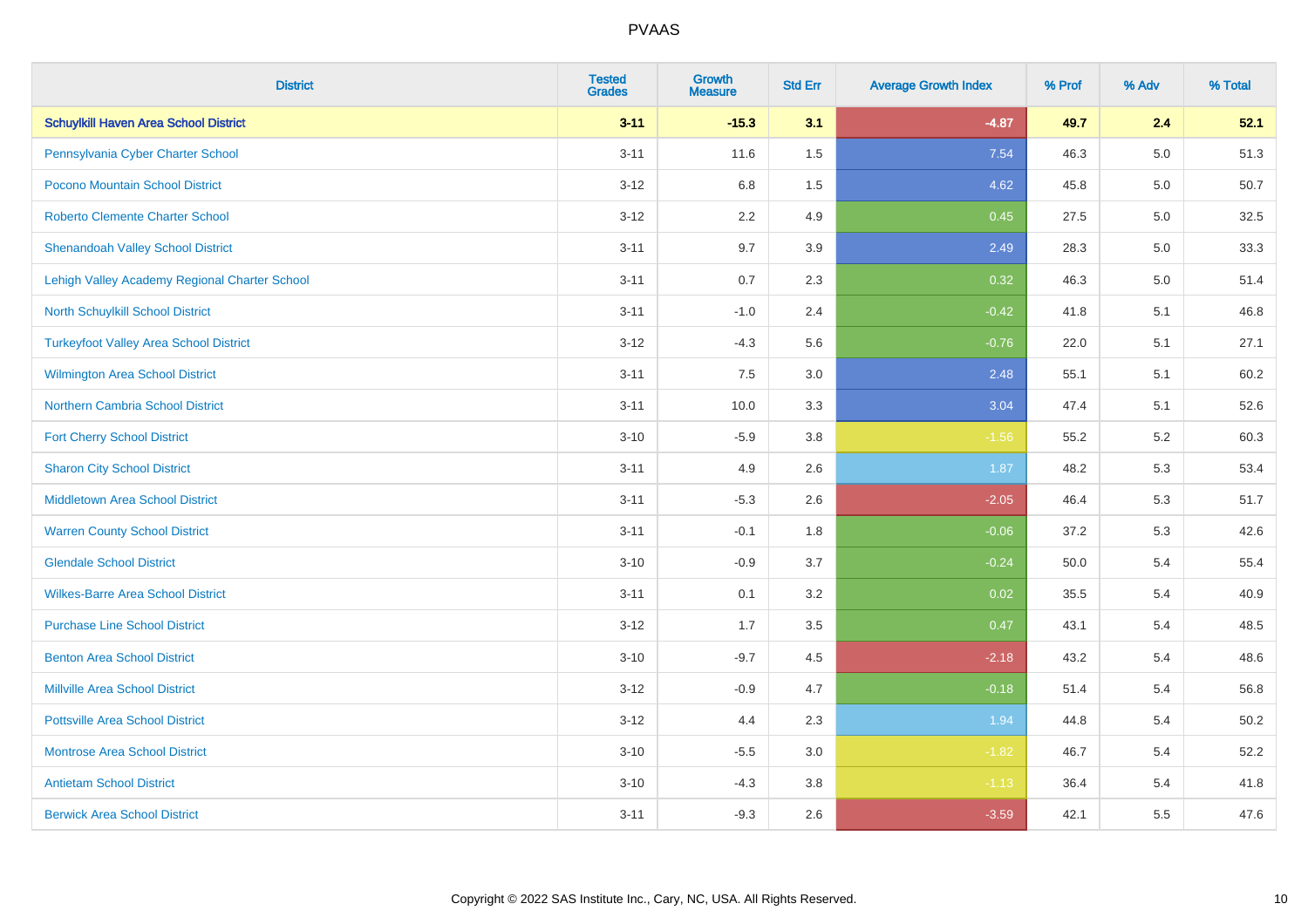| <b>District</b>                                | <b>Tested</b><br><b>Grades</b> | <b>Growth</b><br><b>Measure</b> | <b>Std Err</b> | <b>Average Growth Index</b> | % Prof | % Adv | % Total  |
|------------------------------------------------|--------------------------------|---------------------------------|----------------|-----------------------------|--------|-------|----------|
| <b>Schuylkill Haven Area School District</b>   | $3 - 11$                       | $-15.3$                         | 3.1            | $-4.87$                     | 49.7   | 2.4   | 52.1     |
| <b>Pleasant Valley School District</b>         | $3 - 11$                       | 3.1                             | 2.0            | 1.57                        | 57.2   | 5.5   | 62.8     |
| <b>Punxsutawney Area School District</b>       | $3 - 11$                       | 4.2                             | 2.9            | 1.45                        | 55.0   | 5.5   | 60.6     |
| <b>Neshannock Township School District</b>     | $3 - 10$                       | $-9.7$                          | 2.9            | $-3.34$                     | 62.4   | 5.6   | 67.9     |
| <b>Austin Area School District</b>             | $3 - 11$                       | $-5.7$                          | 6.4            | $-0.90$                     | 33.3   | 5.6   | 38.9     |
| <b>Conemaugh Valley School District</b>        | $3 - 12$                       | $-3.2$                          | 4.1            | $-0.78$                     | 48.2   | 5.6   | 53.7     |
| <b>York Co School Of Technology</b>            | $9 - 12$                       | $-3.8$                          | 1.7            | $-2.22$                     | 39.1   | 5.6   | 44.7     |
| Susquehanna Township School District           | $3 - 12$                       | $-5.8$                          | 2.7            | $-2.17$                     | 36.0   | 5.6   | 41.6     |
| <b>Lehighton Area School District</b>          | $3 - 11$                       | $-1.6$                          | 2.3            | $-0.70$                     | 51.1   | 5.6   | 56.7     |
| <b>Steel Valley School District</b>            | $3 - 11$                       | 6.5                             | 3.4            | 1.89                        | 50.7   | 5.6   | 56.3     |
| <b>Troy Area School District</b>               | $3 - 10$                       | $-4.3$                          | 3.4            | $-1.26$                     | 43.2   | 5.7   | 48.9     |
| <b>Hanover Area School District</b>            | $3 - 11$                       | 2.2                             | 4.6            | 0.48                        | 42.9   | 5.7   | 48.6     |
| <b>Mastery Charter School - Hardy Williams</b> | $3 - 11$                       | 11.4                            | 3.4            | 3.33                        | 44.3   | 5.7   | 50.0     |
| <b>New Brighton Area School District</b>       | $3 - 11$                       | 4.6                             | 3.1            | 1.47                        | 60.9   | 5.8   | 66.7     |
| <b>Chestnut Ridge School District</b>          | $3 - 12$                       | $-3.4$                          | 2.9            | $-1.17$                     | 46.6   | 5.8   | 52.4     |
| Oil City Area School District                  | $3 - 11$                       | $-2.9$                          | 2.6            | $-1.08$                     | 44.4   | 5.8   | $50.2\,$ |
| <b>Uniontown Area School District</b>          | $3 - 11$                       | 6.0                             | 3.2            | 1.87                        | 62.4   | 5.9   | 68.2     |
| <b>North Star School District</b>              | $3 - 11$                       | $-8.7$                          | 3.5            | $-2.51$                     | 47.8   | 6.0   | 53.7     |
| <b>Cambria Heights School District</b>         | $3 - 10$                       | $-4.1$                          | 3.1            | $-1.32$                     | 51.0   | 6.0   | 57.0     |
| <b>Corry Area School District</b>              | $3 - 11$                       | $-5.3$                          | 2.6            | $-2.03$                     | 38.5   | 6.0   | 44.5     |
| <b>Dover Area School District</b>              | $3 - 12$                       | 6.0                             | 2.1            | 2.94                        | 52.2   | 6.0   | 58.2     |
| <b>Southeastern Greene School District</b>     | $3 - 10$                       | 3.3                             | 4.6            | 0.72                        | 57.6   | 6.1   | 63.6     |
| <b>Armstrong School District</b>               | $3 - 11$                       | 2.6                             | 1.7            | 1.53                        | 51.5   | 6.1   | 57.6     |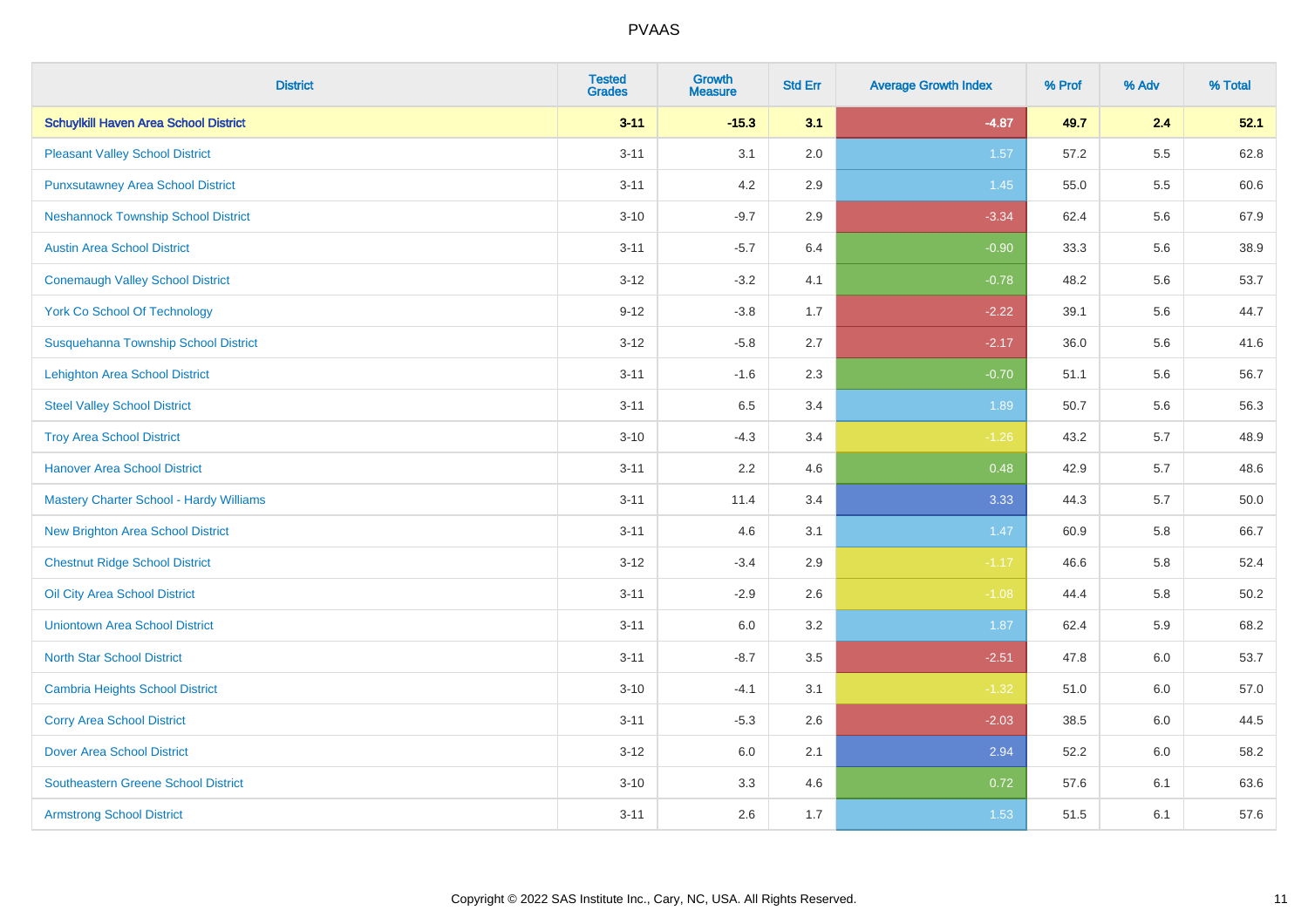| <b>District</b>                               | <b>Tested</b><br><b>Grades</b> | <b>Growth</b><br><b>Measure</b> | <b>Std Err</b> | <b>Average Growth Index</b> | % Prof | % Adv   | % Total |
|-----------------------------------------------|--------------------------------|---------------------------------|----------------|-----------------------------|--------|---------|---------|
| <b>Schuylkill Haven Area School District</b>  | $3 - 11$                       | $-15.3$                         | 3.1            | $-4.87$                     | 49.7   | 2.4     | 52.1    |
| <b>Valley Grove School District</b>           | $3 - 10$                       | $-3.7$                          | 3.7            | $-1.01$                     | 51.2   | 6.1     | 57.3    |
| <b>Shikellamy School District</b>             | $3 - 10$                       | $-22.3$                         | 2.5            | $-8.92$                     | 33.3   | 6.1     | 39.5    |
| <b>Brentwood Borough School District</b>      | $3 - 11$                       | $-5.3$                          | 3.0            | $-1.72$                     | 52.0   | 6.1     | 58.2    |
| <b>Brownsville Area School District</b>       | $3 - 12$                       | $-7.2$                          | 3.9            | $-1.83$                     | 34.4   | 6.1     | 40.5    |
| <b>Otto-Eldred School District</b>            | $3 - 11$                       | $-0.7$                          | 4.2            | $-0.15$                     | 56.2   | 6.2     | 62.5    |
| <b>Moniteau School District</b>               | $3 - 11$                       | $-11.8$                         | 3.3            | $-3.56$                     | 50.0   | 6.3     | 56.3    |
| <b>Carlisle Area School District</b>          | $3 - 11$                       | $-5.3$                          | 1.9            | $-2.81$                     | 54.0   | 6.3     | 60.3    |
| Rose Tree Media School District               | $3 - 10$                       | $-25.6$                         | 2.4            | $-10.76$                    | 54.8   | 6.4     | 61.2    |
| Southern Tioga School District                | $3 - 11$                       | $-11.5$                         | 2.7            | $-4.25$                     | 47.8   | 6.4     | 54.3    |
| <b>Keystone School District</b>               | $3 - 11$                       | 3.1                             | 3.3            | 0.94                        | 50.6   | 6.5     | 57.1    |
| <b>Western Beaver County School District</b>  | $3 - 11$                       | $-7.8$                          | 4.2            | $-1.87$                     | 56.5   | 6.5     | 63.0    |
| <b>Chichester School District</b>             | $3 - 11$                       | $-2.7$                          | 2.3            | $-1.17$                     | 44.6   | 6.6     | 51.2    |
| <b>Towanda Area School District</b>           | $3 - 11$                       | 4.0                             | 2.8            | 1.44                        | 39.4   | 6.6     | 46.0    |
| <b>Salisbury Township School District</b>     | $3 - 11$                       | 6.3                             | 3.6            | 1.77                        | 46.2   | 6.6     | 52.8    |
| <b>United School District</b>                 | $3 - 11$                       | 2.1                             | 3.4            | 0.63                        | 60.3   | $6.6\,$ | 66.9    |
| <b>South Eastern School District</b>          | $3 - 11$                       | 0.9                             | 2.4            | 0.39                        | 54.8   | 6.6     | 61.4    |
| <b>Agora Cyber Charter School</b>             | $3 - 11$                       | 5.8                             | 2.6            | 2.28                        | 42.8   | 6.6     | 49.4    |
| <b>Upper Darby School District</b>            | $3 - 12$                       | 6.9                             | 1.5            | 4.62                        | 45.0   | 6.7     | 51.7    |
| <b>Palisades School District</b>              | $3 - 11$                       | $-8.7$                          | 2.8            | $-3.06$                     | 53.8   | 6.7     | 60.5    |
| <b>Mifflin County School District</b>         | $3 - 11$                       | 9.1                             | 1.7            | 5.49                        | 47.1   | 6.7     | 53.8    |
| South Side Area School District               | $3 - 11$                       | $-1.6$                          | 3.3            | $-0.48$                     | 50.0   | 6.8     | 56.8    |
| <b>Clarion-Limestone Area School District</b> | $3 - 12$                       | $-2.5$                          | 4.1            | $-0.60$                     | 56.8   | 6.8     | 63.6    |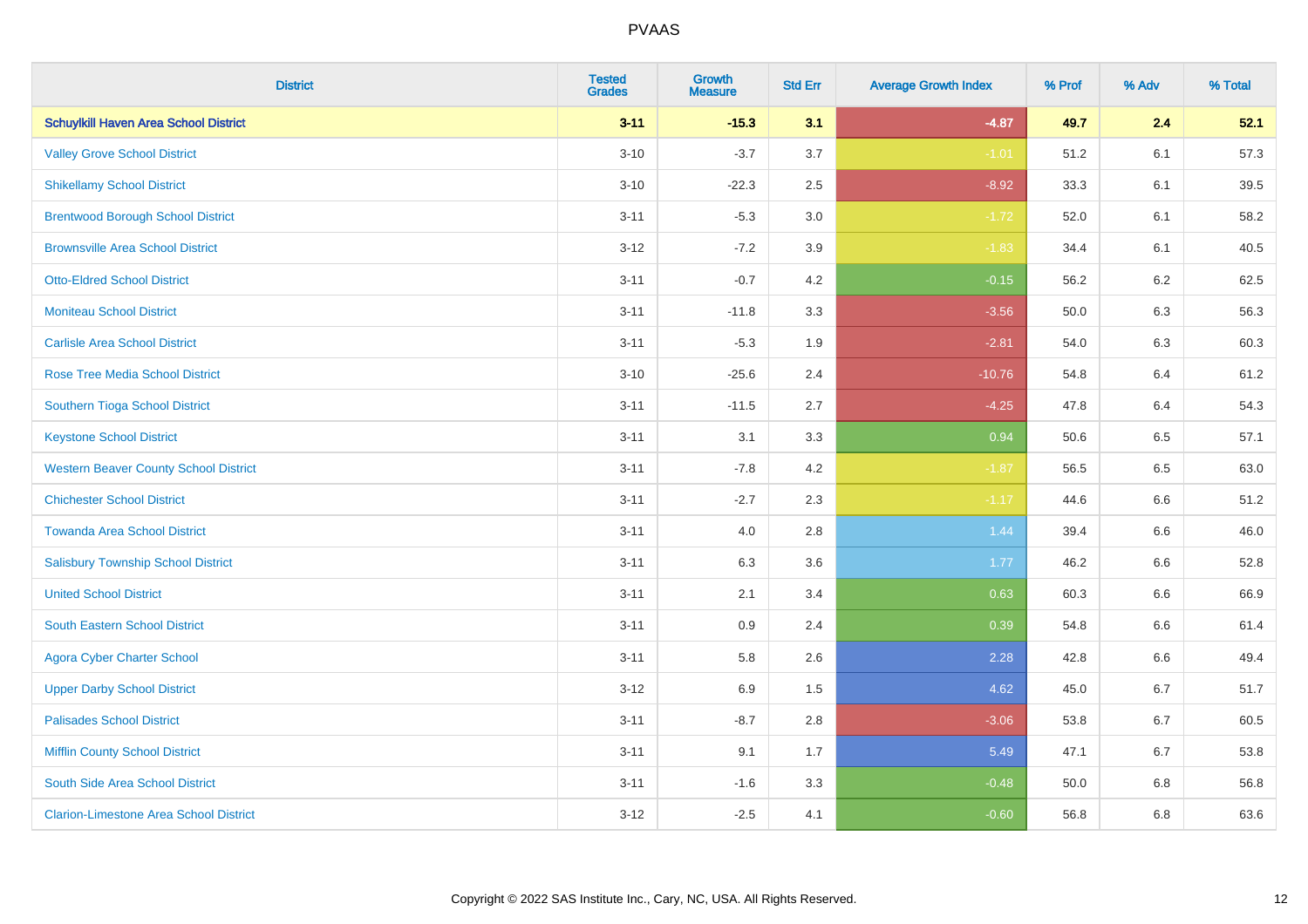| <b>District</b>                              | <b>Tested</b><br><b>Grades</b> | <b>Growth</b><br><b>Measure</b> | <b>Std Err</b> | <b>Average Growth Index</b> | % Prof | % Adv   | % Total |
|----------------------------------------------|--------------------------------|---------------------------------|----------------|-----------------------------|--------|---------|---------|
| <b>Schuylkill Haven Area School District</b> | $3 - 11$                       | $-15.3$                         | 3.1            | $-4.87$                     | 49.7   | 2.4     | 52.1    |
| <b>Waynesboro Area School District</b>       | $3 - 12$                       | $-6.1$                          | 1.9            | $-3.20$                     | 50.0   | $6.8\,$ | 56.8    |
| <b>Bermudian Springs School District</b>     | $3 - 11$                       | $-5.5$                          | 2.9            | $-1.94$                     | 56.4   | 6.8     | 63.2    |
| <b>Susquehanna Community School District</b> | $3 - 11$                       | $-2.8$                          | 4.2            | $-0.66$                     | 49.4   | $6.9\,$ | 56.3    |
| <b>Greenville Area School District</b>       | $3 - 11$                       | 0.7                             | 2.9            | 0.26                        | 53.4   | 6.9     | 60.3    |
| <b>Milton Area School District</b>           | $3 - 11$                       | $-8.7$                          | 2.5            | $-3.52$                     | 45.4   | $6.9\,$ | 52.3    |
| Meyersdale Area School District              | $3 - 11$                       | 4.2                             | 4.0            | 1.07                        | 43.1   | 6.9     | 50.0    |
| <b>Blairsville-Saltsburg School District</b> | $3 - 11$                       | $-8.0$                          | 3.0            | $-2.68$                     | 37.3   | 7.0     | 44.3    |
| <b>Union School District</b>                 | $3 - 12$                       | 2.3                             | 4.2            | 0.54                        | 32.6   | 7.0     | 39.5    |
| Philadelphia City School District            | $3 - 12$                       | 7.5                             | 0.6            | 12.64                       | 38.4   | 7.0     | 45.4    |
| <b>Reynolds School District</b>              | $3 - 10$                       | 0.5                             | 3.4            | 0.16                        | 52.1   | 7.0     | 59.2    |
| <b>Penncrest School District</b>             | $3 - 11$                       | 5.7                             | 2.2            | 2.57                        | 47.2   | 7.1     | 54.3    |
| <b>Old Forge School District</b>             | $3 - 12$                       | $-5.9$                          | 3.4            | $-1.73$                     | 52.9   | 7.1     | 60.0    |
| <b>Twin Valley School District</b>           | $3 - 12$                       | $-3.6$                          | 2.1            | $-1.69$                     | 49.6   | 7.1     | 56.8    |
| <b>Governor Mifflin School District</b>      | $3 - 11$                       | 4.1                             | 1.8            | 2.33                        | 42.5   | 7.2     | 49.7    |
| <b>Southmoreland School District</b>         | $3 - 11$                       | $-8.3$                          | 3.6            | $-2.32$                     | 56.8   | 7.2     | 64.0    |
| <b>Dunmore School District</b>               | $3 - 11$                       | $-7.7$                          | 2.9            | $-2.62$                     | 34.0   | 7.2     | 41.2    |
| <b>Hatboro-Horsham School District</b>       | $3 - 11$                       | $-12.8$                         | 1.7            | $-7.47$                     | 45.6   | 7.2     | 52.8    |
| <b>Windber Area School District</b>          | $3 - 11$                       | $-7.2$                          | 3.2            | $-2.24$                     | 55.4   | 7.2     | 62.6    |
| <b>Northwest Area School District</b>        | $3 - 10$                       | $-10.0$                         | 3.8            | $-2.59$                     | 34.6   | 7.3     | 41.8    |
| <b>West Greene School District</b>           | $3 - 11$                       | $-4.5$                          | 4.3            | $-1.04$                     | 36.6   | 7.3     | 43.9    |
| <b>Whitehall-Coplay School District</b>      | $3 - 11$                       | 6.1                             | 1.8            | 3.45                        | 49.3   | 7.4     | 56.6    |
| <b>Charleroi School District</b>             | $3 - 11$                       | $-2.6$                          | 3.0            | $-0.86$                     | 55.7   | 7.4     | 63.1    |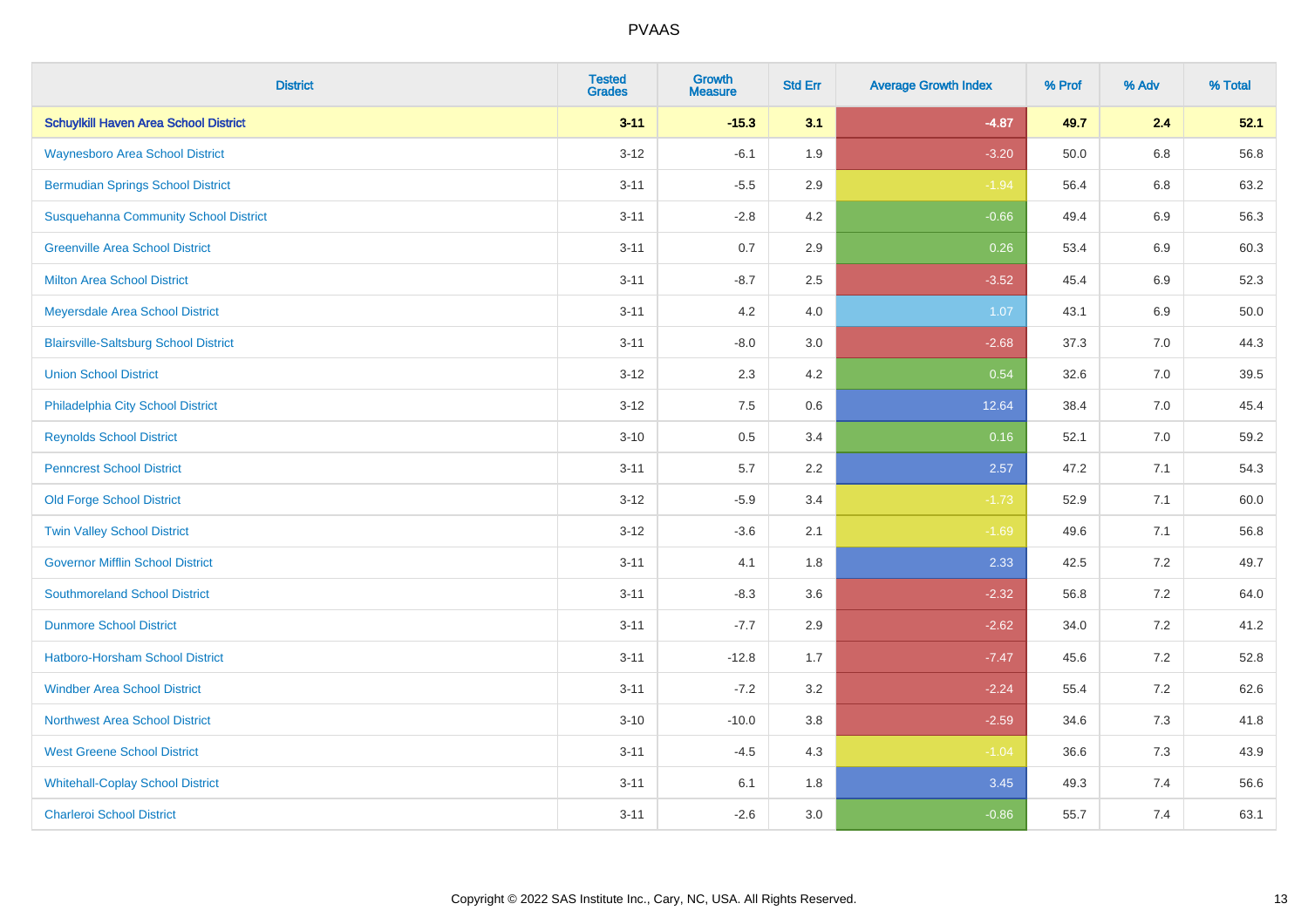| <b>District</b>                              | <b>Tested</b><br><b>Grades</b> | <b>Growth</b><br><b>Measure</b> | <b>Std Err</b> | <b>Average Growth Index</b> | % Prof | % Adv | % Total |
|----------------------------------------------|--------------------------------|---------------------------------|----------------|-----------------------------|--------|-------|---------|
| <b>Schuylkill Haven Area School District</b> | $3 - 11$                       | $-15.3$                         | 3.1            | $-4.87$                     | 49.7   | 2.4   | 52.1    |
| <b>Central Dauphin School District</b>       | $3 - 11$                       | 4.4                             | 1.3            | 3.32                        | 53.3   | 7.4   | 60.7    |
| Jim Thorpe Area School District              | $3 - 11$                       | $-5.8$                          | 2.7            | $-2.19$                     | 33.3   | 7.4   | 40.7    |
| <b>Millersburg Area School District</b>      | $3 - 11$                       | $6.2\,$                         | 3.8            | 1.63                        | 51.8   | 7.4   | 59.3    |
| <b>Conneaut School District</b>              | $3 - 12$                       | $-7.5$                          | 2.6            | $-2.91$                     | 38.4   | 7.4   | 45.8    |
| <b>Sayre Area School District</b>            | $3 - 11$                       | 11.2                            | 3.5            | 3.20                        | 52.2   | 7.5   | 59.7    |
| Jeannette City School District               | $3 - 11$                       | $-4.3$                          | 3.8            | $-1.13$                     | 46.7   | 7.5   | 54.2    |
| Catasauqua Area School District              | $3 - 12$                       | $-12.1$                         | 3.0            | $-4.00$                     | 36.8   | 7.6   | 44.3    |
| <b>Wattsburg Area School District</b>        | $3 - 11$                       | 6.5                             | 2.7            | 2.43                        | 42.7   | 7.6   | 50.3    |
| <b>Dallas School District</b>                | $3 - 11$                       | $-2.5$                          | $2.2\,$        | $-1.12$                     | 54.9   | 7.6   | 62.4    |
| <b>Athens Area School District</b>           | $3 - 11$                       | 1.6                             | 2.5            | 0.64                        | 46.9   | 7.6   | 54.5    |
| <b>Pine Grove Area School District</b>       | $3 - 11$                       | $-7.7$                          | 2.9            | $-2.66$                     | 42.3   | 7.7   | 50.0    |
| Penn Cambria School District                 | $3 - 11$                       | $-0.0$                          | 2.7            | $-0.01$                     | 61.5   | 7.7   | 69.2    |
| <b>Brockway Area School District</b>         | $3 - 11$                       | $0.6\,$                         | 3.6            | 0.16                        | 49.2   | 7.7   | 56.9    |
| <b>Annville-Cleona School District</b>       | $3 - 12$                       | $-12.1$                         | 2.7            | $-4.46$                     | 34.9   | 7.8   | 42.6    |
| East Stroudsburg Area School District        | $3 - 11$                       | 0.1                             | 1.6            | 0.05                        | 45.8   | 7.8   | 53.6    |
| <b>Connellsville Area School District</b>    | $3 - 11$                       | 6.1                             | 2.0            | 3.05                        | 45.4   | 7.8   | 53.2    |
| <b>Iroquois School District</b>              | $3 - 11$                       | 13.1                            | 3.0            | 4.35                        | 48.2   | 7.8   | 56.0    |
| <b>Mid Valley School District</b>            | $3 - 10$                       | $-1.7$                          | 3.0            | $-0.55$                     | 45.1   | 7.8   | 52.9    |
| <b>Hazleton Area School District</b>         | $3 - 11$                       | 9.6                             | 1.4            | 6.77                        | 45.0   | 7.8   | 52.9    |
| Lake-Lehman School District                  | $3 - 11$                       | 10.8                            | 2.7            | 3.93                        | 55.3   | 7.9   | 63.2    |
| <b>Ringgold School District</b>              | $3 - 11$                       | $-14.7$                         | 2.4            | $-6.04$                     | 41.5   | 7.9   | 49.4    |
| <b>Collegium Charter School</b>              | $3 - 10$                       | 5.9                             | 2.5            | 2.33                        | 38.1   | 7.9   | 46.0    |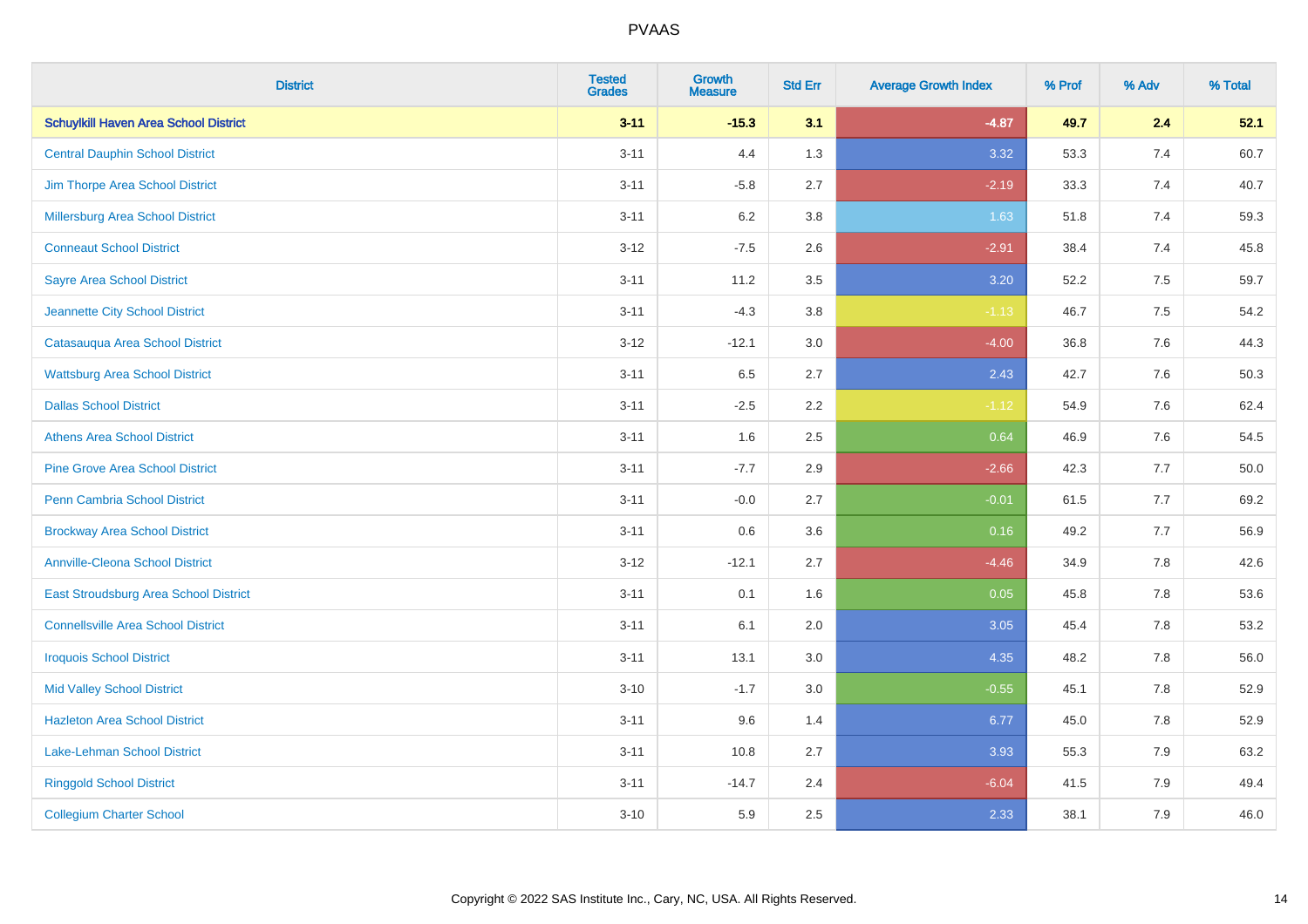| <b>District</b>                                | <b>Tested</b><br><b>Grades</b> | <b>Growth</b><br><b>Measure</b> | <b>Std Err</b> | <b>Average Growth Index</b> | % Prof | % Adv   | % Total |
|------------------------------------------------|--------------------------------|---------------------------------|----------------|-----------------------------|--------|---------|---------|
| <b>Schuylkill Haven Area School District</b>   | $3 - 11$                       | $-15.3$                         | 3.1            | $-4.87$                     | 49.7   | 2.4     | 52.1    |
| <b>Oxford Area School District</b>             | $3 - 11$                       | $-4.3$                          | 1.9            | $-2.26$                     | 41.3   | $8.0\,$ | 49.3    |
| <b>Mercer Area School District</b>             | $3 - 11$                       | $-0.2$                          | 3.3            | $-0.06$                     | 56.0   | 8.0     | 64.0    |
| <b>Pennridge School District</b>               | $3 - 10$                       | $-16.8$                         | 1.4            | $-11.59$                    | 46.8   | $8.0\,$ | 54.9    |
| <b>Fannett-Metal School District</b>           | $3 - 11$                       | $-3.4$                          | 5.1            | $-0.67$                     | 38.7   | 8.1     | 46.8    |
| <b>Warrior Run School District</b>             | $3 - 11$                       | 4.6                             | 3.0            | 1.51                        | 40.9   | 8.1     | 49.0    |
| <b>Tuscarora School District</b>               | $3 - 11$                       | $-0.6$                          | 2.3            | $-0.27$                     | 45.1   | 8.1     | 53.2    |
| <b>South Western School District</b>           | $3 - 12$                       | 3.9                             | 1.9            | 2.08                        | 60.2   | 8.1     | 68.3    |
| Saint Marys Area School District               | $3 - 11$                       | 7.8                             | 2.6            | 3.04                        | 57.0   | 8.2     | 65.2    |
| <b>Claysburg-Kimmel School District</b>        | $3 - 11$                       | $-5.7$                          | 4.0            | $-1.42$                     | 42.9   | $8.2\,$ | 51.0    |
| Hamburg Area School District                   | $3 - 11$                       | 8.9                             | 2.5            | 3.63                        | 43.5   | 8.2     | 51.7    |
| <b>Pittsburgh School District</b>              | $3 - 11$                       | $-3.3$                          | 1.1            | $-3.04$                     | 33.9   | 8.2     | 42.1    |
| <b>Brandywine Heights Area School District</b> | $3 - 11$                       | $-4.9$                          | 2.7            | $-1.81$                     | 49.2   | 8.2     | 57.4    |
| <b>Coudersport Area School District</b>        | $3 - 11$                       | 7.7                             | 3.7            | 2.06                        | 55.7   | 8.2     | 63.9    |
| <b>Ridley School District</b>                  | $3-12$                         | 10.0                            | 1.6            | 6.10                        | 45.6   | 8.2     | 53.8    |
| Altoona Area School District                   | $3 - 12$                       | 3.3                             | 1.6            | 1.99                        | 47.7   | 8.2     | 55.9    |
| <b>Bensalem Township School District</b>       | $3 - 11$                       | 1.6                             | 1.6            | 0.98                        | 38.8   | 8.3     | 47.1    |
| <b>Bradford Area School District</b>           | $3 - 12$                       | $-9.3$                          | 2.4            | $-3.87$                     | 45.8   | 8.3     | 54.2    |
| Karns City Area School District                | $3 - 11$                       | $-6.0$                          | 2.9            | $-2.03$                     | 53.1   | 8.3     | 61.5    |
| <b>Gillingham Charter School</b>               | $3 - 11$                       | $-4.4$                          | 5.6            | $-0.77$                     | 20.8   | 8.3     | 29.2    |
| 21st Century Cyber Charter School              | $6 - 12$                       | 5.7                             | 2.3            | 2.50                        | 56.7   | 8.3     | 65.0    |
| <b>Cornwall-Lebanon School District</b>        | $3 - 11$                       | 8.3                             | 1.6            | 5.08                        | 47.2   | 8.4     | 55.6    |
| <b>West Perry School District</b>              | $3 - 11$                       | 12.5                            | 2.5            | 4.99                        | 56.6   | 8.4     | 65.0    |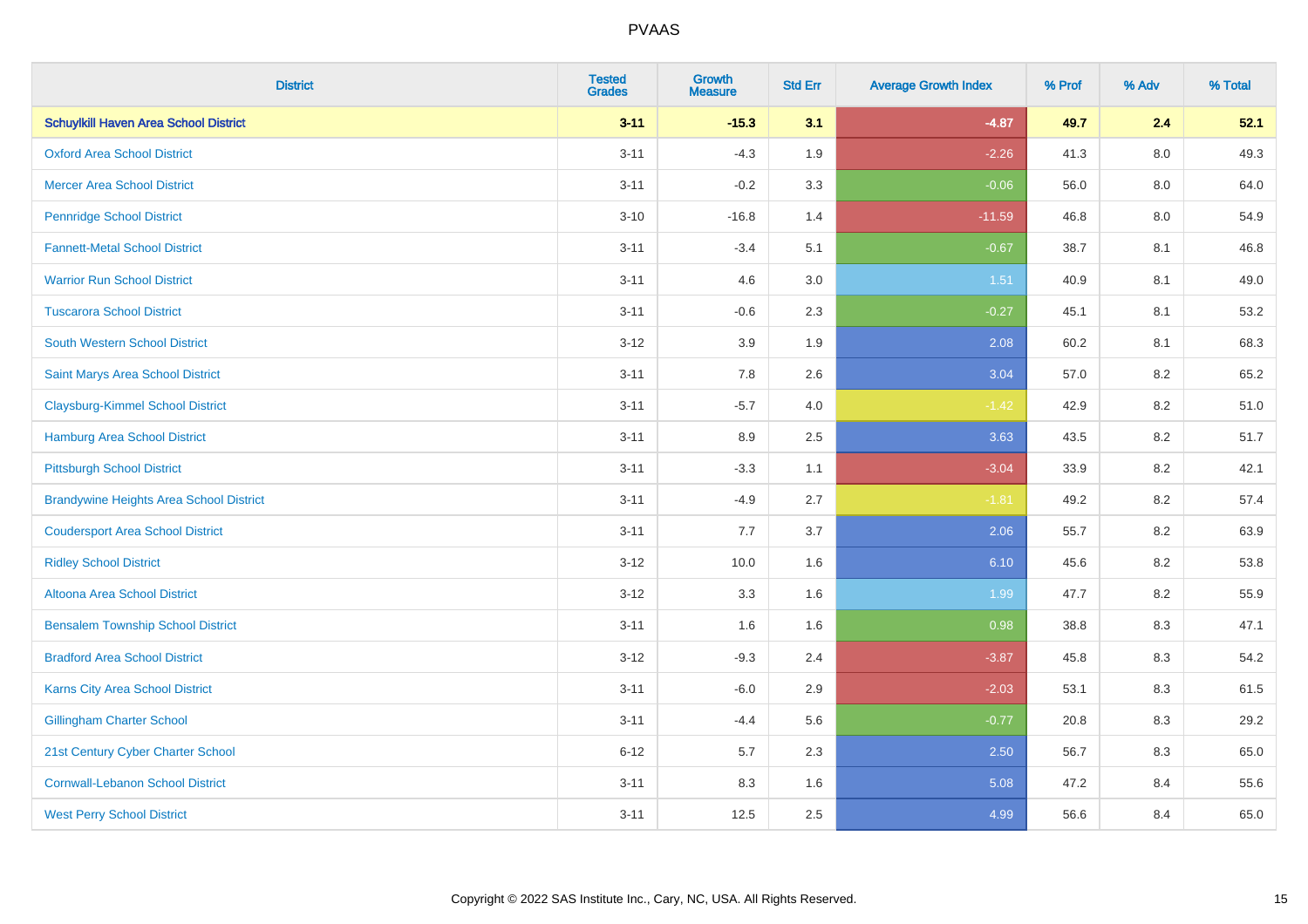| <b>District</b>                                    | <b>Tested</b><br><b>Grades</b> | <b>Growth</b><br><b>Measure</b> | <b>Std Err</b> | <b>Average Growth Index</b> | % Prof | % Adv | % Total |
|----------------------------------------------------|--------------------------------|---------------------------------|----------------|-----------------------------|--------|-------|---------|
| <b>Schuylkill Haven Area School District</b>       | $3 - 11$                       | $-15.3$                         | 3.1            | $-4.87$                     | 49.7   | 2.4   | 52.1    |
| <b>Chartiers Valley School District</b>            | $3 - 11$                       | $-1.7$                          | 2.0            | $-0.81$                     | 54.7   | 8.4   | 63.1    |
| <b>Westinghouse Arts Academy Charter School</b>    | $9 - 10$                       | $-0.7$                          | 3.6            | $-0.19$                     | 59.2   | 8.4   | 67.6    |
| <b>Wilson Area School District</b>                 | $3 - 11$                       | $6.0\,$                         | 2.6            | 2.30                        | 48.7   | 8.5   | 57.2    |
| Octorara Area School District                      | $3 - 11$                       | 9.1                             | 2.4            | 3.82                        | 52.1   | 8.5   | 60.6    |
| East Pennsboro Area School District                | $3 - 11$                       | $-4.2$                          | 2.5            | $-1.71$                     | 60.8   | 8.5   | 69.3    |
| <b>Blue Mountain School District</b>               | $3 - 10$                       | $-5.8$                          | 2.3            | $-2.56$                     | 46.6   | 8.5   | 55.1    |
| <b>Baldwin-Whitehall School District</b>           | $3 - 11$                       | 1.8                             | 1.9            | 0.94                        | 58.6   | 8.6   | 67.1    |
| <b>Central Fulton School District</b>              | $3 - 11$                       | $-0.5$                          | 3.5            | $-0.14$                     | 51.4   | 8.6   | 60.0    |
| <b>Upper Adams School District</b>                 | $3 - 11$                       | 1.3                             | 2.9            | 0.47                        | 55.2   | 8.6   | 63.8    |
| <b>Chambersburg Area School District</b>           | $3 - 11$                       | $-9.5$                          | 1.3            | $-7.20$                     | 42.7   | 8.6   | 51.4    |
| <b>Centennial School District</b>                  | $3 - 10$                       | 7.1                             | 1.7            | 4.29                        | 50.1   | 8.7   | 58.9    |
| <b>Riverside Beaver County School District</b>     | $3 - 11$                       | $-14.0$                         | 3.0            | $-4.64$                     | 49.4   | 8.8   | 58.2    |
| <b>Blackhawk School District</b>                   | $3 - 11$                       | 4.7                             | 2.3            | 2.01                        | 55.8   | 8.8   | 64.6    |
| <b>Big Spring School District</b>                  | $3 - 11$                       | $-9.8$                          | 2.4            | $-4.00$                     | 38.6   | 8.9   | 47.5    |
| <b>Central Valley School District</b>              | $3 - 10$                       | 4.8                             | 2.4            | 1.98                        | 56.9   | 9.0   | 65.9    |
| <b>Riverside School District</b>                   | $3 - 11$                       | $-3.2$                          | 3.0            | $-1.09$                     | 43.0   | 9.0   | 52.0    |
| <b>Plum Borough School District</b>                | $3 - 11$                       | $-11.3$                         | 2.2            | $-5.19$                     | 51.1   | 9.0   | 60.1    |
| <b>Pequea Valley School District</b>               | $3 - 11$                       | $-5.8$                          | 3.2            | $-1.80$                     | 39.8   | 9.1   | 48.9    |
| <b>Donegal School District</b>                     | $3 - 12$                       | 3.1                             | 2.4            | 1.29                        | 60.6   | 9.1   | 69.7    |
| <b>Commonwealth Charter Academy Charter School</b> | $3 - 10$                       | 9.1                             | 1.9            | 4.90                        | 47.2   | 9.1   | 56.3    |
| <b>Jersey Shore Area School District</b>           | $3 - 11$                       | $0.5\,$                         | 2.6            | 0.21                        | 47.1   | 9.2   | 56.2    |
| <b>Line Mountain School District</b>               | $3 - 11$                       | 4.1                             | 3.2            | 1.27                        | 52.9   | 9.2   | 62.1    |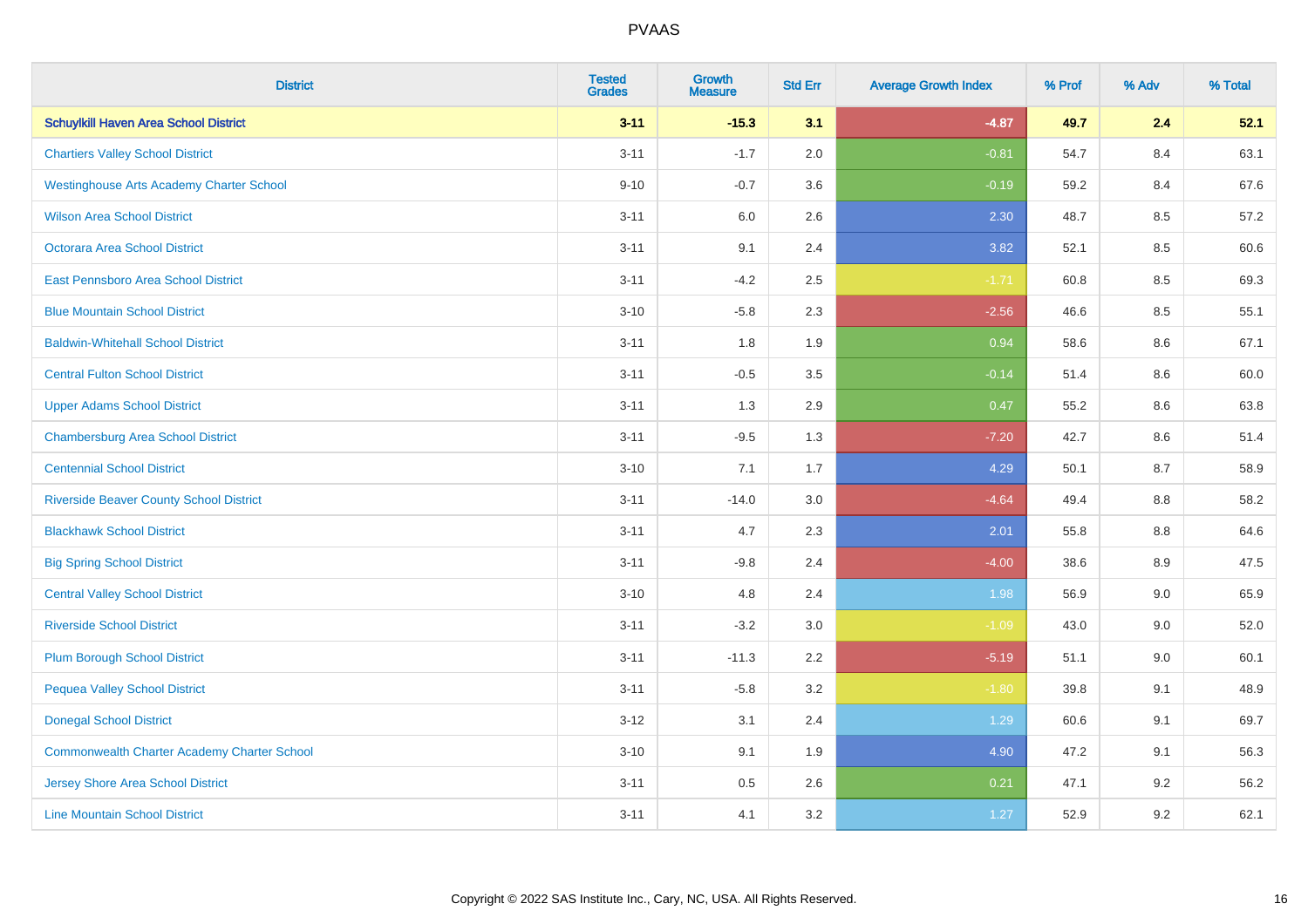| <b>District</b>                              | <b>Tested</b><br><b>Grades</b> | <b>Growth</b><br><b>Measure</b> | <b>Std Err</b> | <b>Average Growth Index</b> | % Prof | % Adv | % Total |
|----------------------------------------------|--------------------------------|---------------------------------|----------------|-----------------------------|--------|-------|---------|
| <b>Schuylkill Haven Area School District</b> | $3 - 11$                       | $-15.3$                         | 3.1            | $-4.87$                     | 49.7   | 2.4   | 52.1    |
| Northern Lehigh School District              | $3 - 12$                       | $-10.4$                         | 2.7            | $-3.82$                     | 28.0   | 9.3   | 37.3    |
| <b>Hermitage School District</b>             | $3 - 12$                       | 3.8                             | 2.4            | 1.60                        | 57.5   | 9.3   | 66.8    |
| <b>Butler Area School District</b>           | $3 - 11$                       | $-6.5$                          | 1.5            | $-4.26$                     | 42.5   | 9.4   | 51.9    |
| <b>Bald Eagle Area School District</b>       | $3 - 11$                       | $-2.1$                          | 2.7            | $-0.75$                     | 48.4   | 9.4   | 57.7    |
| Portage Area School District                 | $3 - 10$                       | $-8.1$                          | 3.6            | $-2.26$                     | 40.6   | 9.4   | 50.0    |
| <b>Port Allegany School District</b>         | $3 - 11$                       | 4.4                             | 3.6            | 1.21                        | 28.1   | 9.4   | 37.5    |
| <b>West Shore School District</b>            | $3 - 12$                       | 5.0                             | 1.4            | 3.59                        | 54.2   | 9.4   | 63.6    |
| <b>MaST Community Charter School</b>         | $3 - 10$                       | $-4.1$                          | 2.7            | $-1.52$                     | 44.0   | 9.5   | 53.4    |
| <b>Neshaminy School District</b>             | $3 - 11$                       | 4.0                             | 1.3            | 3.02                        | 58.7   | 9.5   | 68.2    |
| <b>Slippery Rock Area School District</b>    | $3 - 11$                       | $-6.3$                          | 2.5            | $-2.51$                     | 56.2   | 9.5   | 65.7    |
| <b>Ephrata Area School District</b>          | $3 - 11$                       | 5.6                             | 1.8            | 3.12                        | 54.7   | 9.5   | 64.2    |
| <b>Pittston Area School District</b>         | $3 - 11$                       | $-10.1$                         | 5.6            | $-1.80$                     | 38.1   | 9.5   | 47.6    |
| <b>Conewago Valley School District</b>       | $3 - 12$                       | $-0.9$                          | 2.0            | $-0.45$                     | 51.7   | 9.6   | 61.3    |
| <b>Laurel Highlands School District</b>      | $3 - 11$                       | 4.3                             | 2.4            | 1.81                        | 44.9   | 9.6   | 54.5    |
| <b>Shaler Area School District</b>           | $3 - 11$                       | $-0.8$                          | 1.9            | $-0.43$                     | 49.1   | 9.6   | 58.7    |
| <b>Halifax Area School District</b>          | $3 - 11$                       | 4.7                             | 3.9            | 1.22                        | 61.5   | 9.6   | 71.2    |
| <b>Tunkhannock Area School District</b>      | $3 - 11$                       | 2.3                             | 2.2            | 1.01                        | 44.9   | 9.6   | 54.6    |
| Northwestern Lehigh School District          | $3 - 11$                       | 2.2                             | 2.3            | 0.93                        | 53.3   | 9.7   | 63.0    |
| <b>East Allegheny School District</b>        | $3 - 11$                       | $-6.3$                          | 3.3            | $-1.87$                     | 31.9   | 9.7   | 41.7    |
| <b>Central Cambria School District</b>       | $3 - 11$                       | 3.0                             | $2.5\,$        | 1.17                        | 56.2   | 9.7   | 66.0    |
| Lampeter-Strasburg School District           | $3 - 12$                       | $-8.6$                          | 2.0            | $-4.33$                     | 55.1   | 9.8   | 64.8    |
| <b>Ridgway Area School District</b>          | $3 - 11$                       | $-14.5$                         | 4.1            | $-3.56$                     | 49.0   | 9.8   | 58.8    |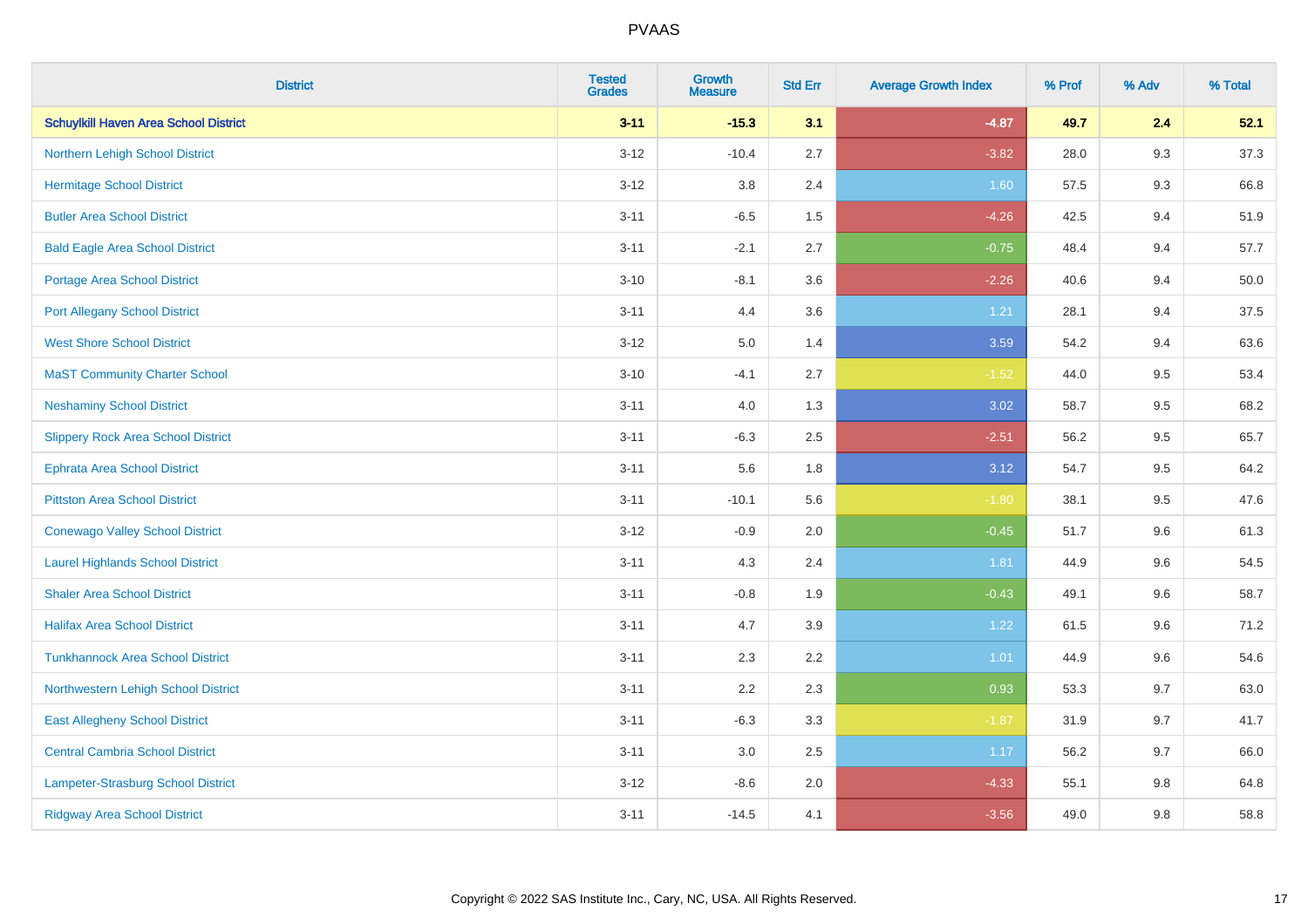| <b>District</b>                              | <b>Tested</b><br><b>Grades</b> | <b>Growth</b><br><b>Measure</b> | <b>Std Err</b> | <b>Average Growth Index</b> | % Prof | % Adv   | % Total |
|----------------------------------------------|--------------------------------|---------------------------------|----------------|-----------------------------|--------|---------|---------|
| <b>Schuylkill Haven Area School District</b> | $3 - 11$                       | $-15.3$                         | 3.1            | $-4.87$                     | 49.7   | 2.4     | 52.1    |
| <b>California Area School District</b>       | $3 - 10$                       | $-7.3$                          | 3.6            | $-2.02$                     | 42.6   | $9.8\,$ | 52.5    |
| <b>School Lane Charter School</b>            | $3 - 11$                       | 12.4                            | 3.6            | 3.43                        | 59.1   | 9.8     | 68.9    |
| <b>Nazareth Area School District</b>         | $3 - 11$                       | $-4.7$                          | 1.7            | $-2.82$                     | 59.2   | $9.9\,$ | 69.0    |
| <b>Kane Area School District</b>             | $3 - 10$                       | $-3.7$                          | 3.2            | $-1.17$                     | 39.5   | 9.9     | 49.4    |
| <b>Greencastle-Antrim School District</b>    | $3 - 11$                       | $-3.0$                          | 2.2            | $-1.36$                     | 62.4   | $9.9\,$ | 72.3    |
| <b>Hempfield School District</b>             | $3 - 11$                       | 0.1                             | 1.4            | 0.08                        | 58.2   | 9.9     | 68.2    |
| <b>Pottsgrove School District</b>            | $3 - 11$                       | 2.8                             | 2.0            | 1.35                        | 44.0   | 10.0    | 53.9    |
| <b>Apollo-Ridge School District</b>          | $3 - 12$                       | $-4.7$                          | 3.7            | $-1.24$                     | 50.0   | 10.0    | 60.0    |
| <b>Cheltenham School District</b>            | $3 - 11$                       | $-1.4$                          | 2.1            | $-0.67$                     | 46.1   | 10.0    | 56.1    |
| <b>Bedford Area School District</b>          | $3 - 11$                       | 2.5                             | 2.6            | 0.93                        | 48.5   | 10.0    | 58.5    |
| <b>Quakertown Community School District</b>  | $3 - 12$                       | $-4.4$                          | 1.6            | $-2.70$                     | 56.5   | 10.0    | 66.6    |
| Selinsgrove Area School District             | $3 - 12$                       | 8.3                             | 2.3            | 3.54                        | 56.8   | 10.0    | 66.8    |
| <b>Albert Gallatin Area School District</b>  | $3 - 11$                       | $-0.8$                          | 2.4            | $-0.32$                     | 54.5   | 10.0    | 64.6    |
| <b>Susquenita School District</b>            | $3 - 11$                       | $-0.1$                          | 2.8            | $-0.01$                     | 47.7   | 10.1    | 57.8    |
| <b>Bellwood-Antis School District</b>        | $3 - 10$                       | $-1.2$                          | 3.2            | $-0.39$                     | 55.1   | 10.1    | 65.2    |
| <b>Shippensburg Area School District</b>     | $3 - 11$                       | 9.3                             | 1.9            | 4.84                        | 53.1   | 10.2    | 63.3    |
| <b>Cranberry Area School District</b>        | $3 - 12$                       | 9.2                             | 3.0            | 3.04                        | 47.5   | 10.2    | 57.6    |
| <b>Schuylkill Valley School District</b>     | $3 - 11$                       | 1.4                             | 2.5            | 0.56                        | 55.1   | 10.2    | 65.3    |
| Huntingdon Area School District              | $3 - 11$                       | $-2.0$                          | 2.7            | $-0.72$                     | 36.8   | 10.3    | 47.0    |
| <b>Newport School District</b>               | $3 - 12$                       | 1.4                             | 3.5            | 0.41                        | 51.5   | 10.3    | 61.8    |
| <b>West Mifflin Area School District</b>     | $3 - 12$                       | $-12.3$                         | 2.9            | $-4.22$                     | 39.7   | 10.3    | 50.0    |
| <b>Forbes Road School District</b>           | $3 - 11$                       | 2.8                             | 5.1            | 0.56                        | 41.4   | 10.3    | 51.7    |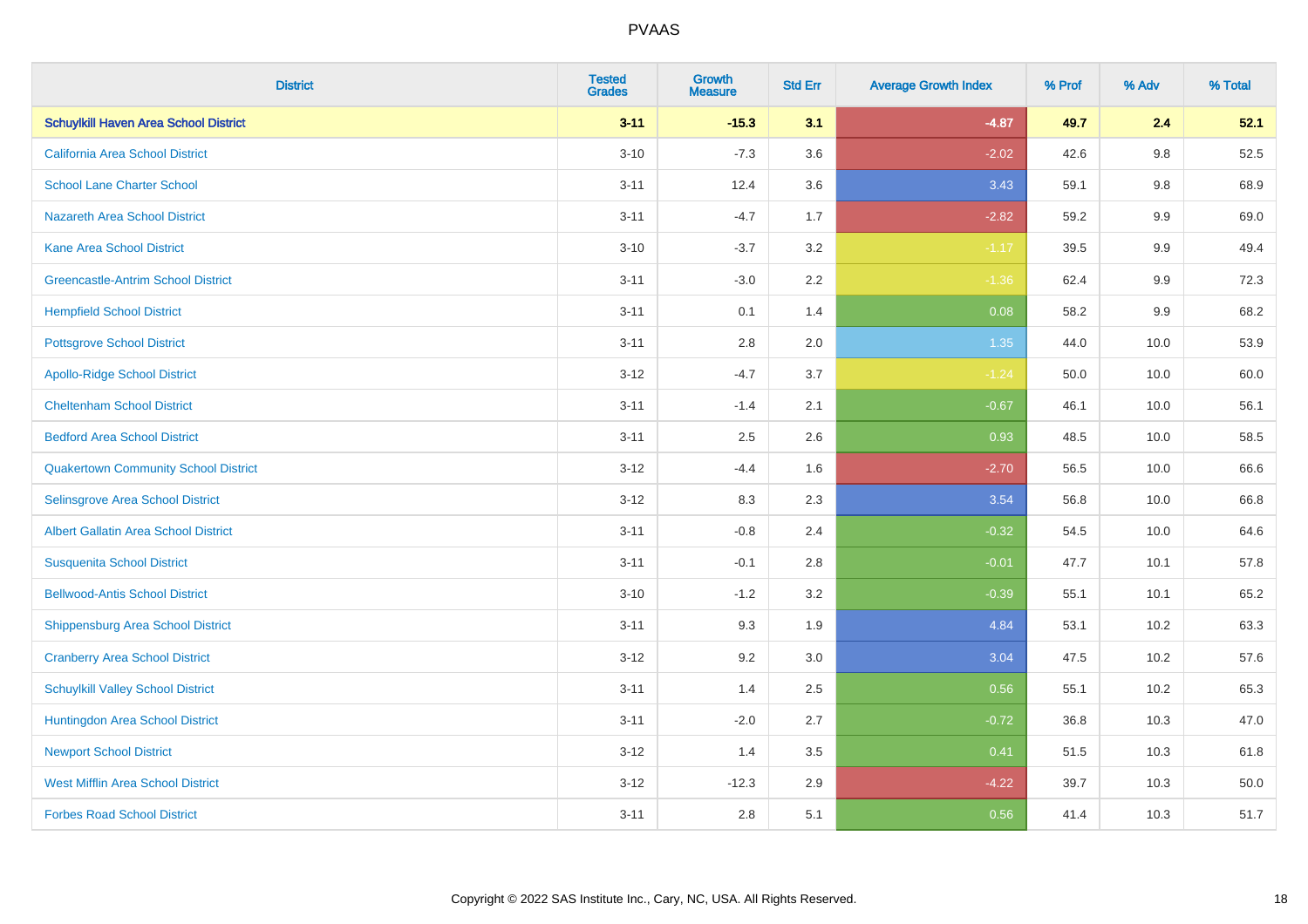| <b>District</b>                                 | <b>Tested</b><br><b>Grades</b> | <b>Growth</b><br><b>Measure</b> | <b>Std Err</b> | <b>Average Growth Index</b> | % Prof | % Adv | % Total |
|-------------------------------------------------|--------------------------------|---------------------------------|----------------|-----------------------------|--------|-------|---------|
| <b>Schuylkill Haven Area School District</b>    | $3 - 11$                       | $-15.3$                         | 3.1            | $-4.87$                     | 49.7   | 2.4   | 52.1    |
| <b>Ligonier Valley School District</b>          | $3 - 11$                       | 4.2                             | 3.1            | 1.34                        | 59.1   | 10.3  | 69.5    |
| <b>Littlestown Area School District</b>         | $3 - 11$                       | 11.4                            | 2.5            | 4.62                        | 55.2   | 10.4  | 65.6    |
| <b>Kiski Area School District</b>               | $3 - 11$                       | $-3.7$                          | 2.0            | $-1.86$                     | 57.4   | 10.4  | 67.8    |
| <b>Crawford Central School District</b>         | $3 - 11$                       | $-4.7$                          | 2.2            | $-2.15$                     | 40.6   | 10.5  | 51.1    |
| <b>Southern Fulton School District</b>          | $3 - 11$                       | $-23.7$                         | 4.4            | $-5.37$                     | 34.2   | 10.5  | 44.7    |
| <b>Carlynton School District</b>                | $3 - 11$                       | 7.3                             | 3.3            | 2.22                        | 41.0   | 10.5  | 51.6    |
| <b>Phoenixville Area School District</b>        | $3 - 11$                       | $-1.7$                          | 2.1            | $-0.83$                     | 59.9   | 10.6  | 70.5    |
| <b>Bellefonte Area School District</b>          | $3 - 11$                       | $-0.4$                          | $2.2^{\circ}$  | $-0.17$                     | 47.6   | 10.6  | 58.2    |
| Ambridge Area School District                   | $3-12$                         | 9.1                             | 2.6            | 3.46                        | 50.4   | 10.7  | 61.1    |
| <b>Kennett Consolidated School District</b>     | $3 - 11$                       | 4.8                             | 1.8            | 2.61                        | 52.5   | 10.7  | 63.2    |
| <b>Wyoming Area School District</b>             | $3 - 10$                       | $-1.3$                          | 2.6            | $-0.50$                     | 53.8   | 10.8  | 64.6    |
| Northampton Area School District                | $3 - 11$                       | 4.0                             | 1.6            | 2.51                        | 52.3   | 10.8  | 63.1    |
| <b>Mohawk Area School District</b>              | $3 - 11$                       | $-7.5$                          | 3.1            | $-2.45$                     | 49.4   | 11.0  | 60.4    |
| <b>Belle Vernon Area School District</b>        | $3 - 11$                       | 6.5                             | 2.6            | 2.44                        | 55.6   | 11.1  | 66.7    |
| Pennsylvania Virtual Charter School             | $3 - 11$                       | 11.8                            | 3.5            | 3.37                        | 56.5   | 11.1  | 67.6    |
| <b>Elizabethtown Area School District</b>       | $3-12$                         | $-0.9$                          | 1.9            | $-0.47$                     | 50.0   | 11.2  | 61.2    |
| Pennsylvania Leadership Charter School          | $3 - 11$                       | 4.6                             | 2.2            | 2.13                        | 55.4   | 11.2  | 66.7    |
| <b>Boyertown Area School District</b>           | $3 - 11$                       | $-4.7$                          | 1.5            | $-3.17$                     | 55.2   | 11.3  | 66.5    |
| <b>Eastern Lancaster County School District</b> | $3 - 12$                       | 4.5                             | 2.2            | 2.09                        | 46.3   | 11.4  | 57.6    |
| <b>Seneca Valley School District</b>            | $3 - 11$                       | $-1.4$                          | 1.4            | $-0.99$                     | 57.2   | 11.4  | 68.6    |
| <b>Eastern Lebanon County School District</b>   | $3 - 11$                       | 8.6                             | 2.2            | 3.84                        | 48.8   | 11.4  | 60.3    |
| <b>Central York School District</b>             | $3 - 12$                       | 12.3                            | 1.7            | 7.20                        | 55.5   | 11.5  | 67.0    |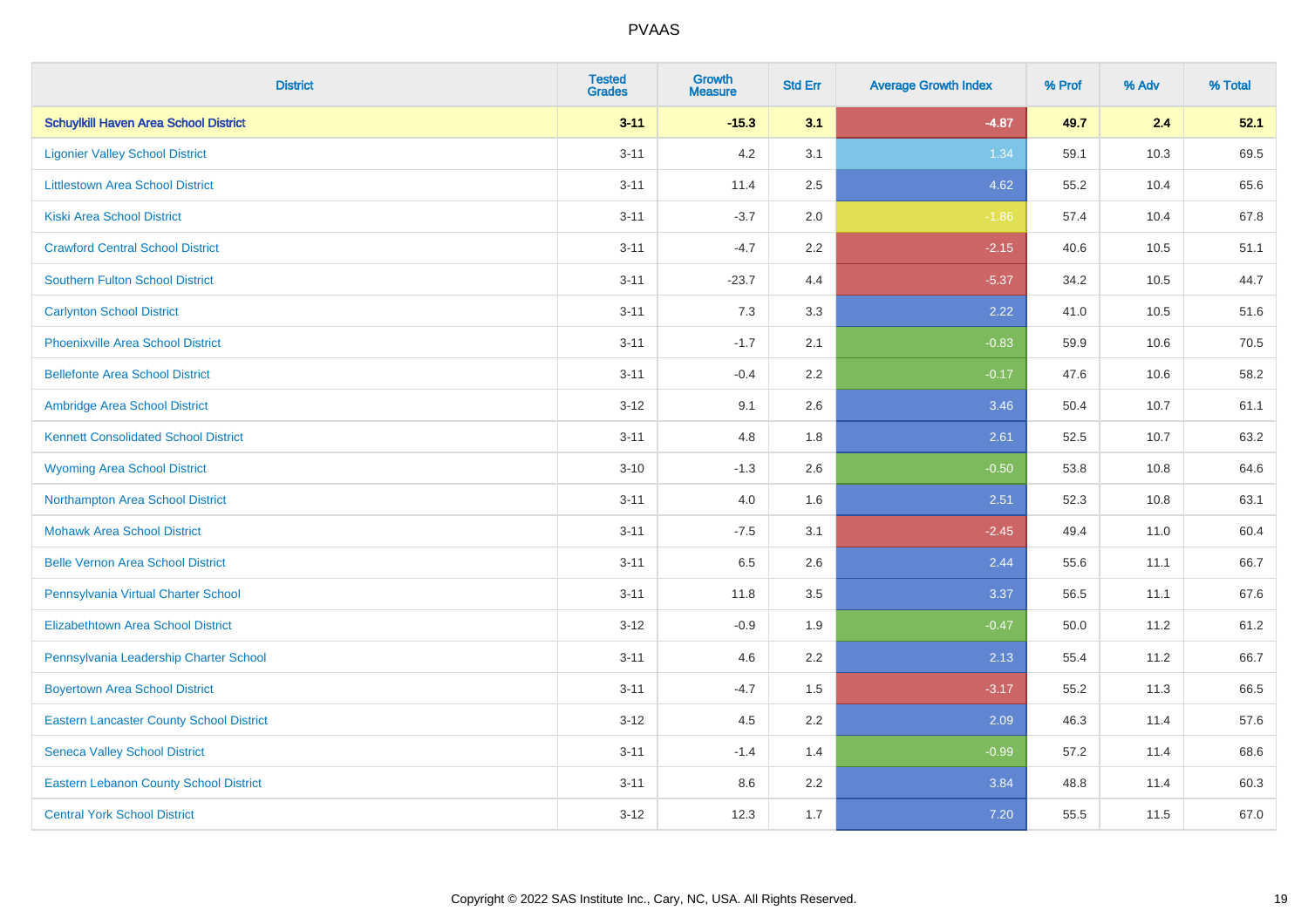| <b>District</b>                               | <b>Tested</b><br><b>Grades</b> | <b>Growth</b><br><b>Measure</b> | <b>Std Err</b> | <b>Average Growth Index</b> | % Prof | % Adv | % Total |
|-----------------------------------------------|--------------------------------|---------------------------------|----------------|-----------------------------|--------|-------|---------|
| <b>Schuylkill Haven Area School District</b>  | $3 - 11$                       | $-15.3$                         | 3.1            | $-4.87$                     | 49.7   | 2.4   | 52.1    |
| Northern York County School District          | $3 - 11$                       | 15.6                            | 2.0            | 7.98                        | 57.4   | 11.5  | 68.8    |
| <b>Daniel Boone Area School District</b>      | $3 - 12$                       | 5.7                             | 2.0            | 2.88                        | 51.0   | 11.5  | 62.6    |
| <b>East Penn School District</b>              | $3 - 11$                       | 4.1                             | 1.3            | 3.27                        | 55.8   | 11.5  | 67.3    |
| <b>Manheim Central School District</b>        | $3 - 11$                       | 2.1                             | 2.1            | 1.01                        | 53.2   | 11.6  | 64.8    |
| <b>Fleetwood Area School District</b>         | $3 - 10$                       | 12.2                            | 2.2            | 5.68                        | 53.5   | 11.6  | 65.2    |
| <b>Abington School District</b>               | $3 - 10$                       | $-11.5$                         | 1.9            | $-6.00$                     | 56.2   | 11.6  | 67.8    |
| <b>Wyalusing Area School District</b>         | $3-12$                         | $8.8\,$                         | 3.3            | 2.68                        | 54.6   | 11.7  | 66.2    |
| <b>Trinity Area School District</b>           | $3 - 11$                       | $-5.4$                          | 2.0            | $-2.71$                     | 48.3   | 11.8  | 60.1    |
| <b>Bloomsburg Area School District</b>        | $3 - 10$                       | 0.7                             | 3.0            | 0.23                        | 55.9   | 11.8  | 67.6    |
| Southern Lehigh School District               | $3 - 11$                       | $-0.4$                          | 2.3            | $-0.17$                     | 66.1   | 11.9  | 78.0    |
| <b>Wellsboro Area School District</b>         | $3 - 11$                       | $-12.4$                         | 3.0            | $-4.11$                     | 49.2   | 11.9  | 61.1    |
| Owen J Roberts School District                | $3 - 11$                       | $-12.3$                         | 1.6            | $-7.61$                     | 57.0   | 11.9  | 69.0    |
| <b>Bethlehem Area School District</b>         | $3 - 11$                       | 9.3                             | 1.1            | 8.15                        | 44.7   | 12.0  | 56.7    |
| <b>Keystone Oaks School District</b>          | $3 - 11$                       | $5.5\,$                         | 2.6            | 2.07                        | 53.2   | 12.1  | 65.4    |
| <b>Allegheny Valley School District</b>       | $3 - 11$                       | 8.5                             | 3.9            | 2.17                        | 53.1   | 12.2  | 65.3    |
| <b>Hollidaysburg Area School District</b>     | $3 - 11$                       | 6.0                             | 2.1            | 2.88                        | 57.1   | 12.3  | 69.4    |
| <b>Montgomery Area School District</b>        | $3 - 11$                       | 10.7                            | 3.6            | 2.96                        | 48.7   | 12.4  | 61.1    |
| <b>Greater Nanticoke Area School District</b> | $3 - 12$                       | 11.2                            | 2.8            | 4.01                        | 38.0   | 12.4  | 50.4    |
| <b>Derry Area School District</b>             | $3 - 11$                       | 13.2                            | 2.8            | 4.69                        | 60.0   | 12.5  | 72.5    |
| <b>Eastern York School District</b>           | $3 - 11$                       | 9.6                             | 2.6            | 3.71                        | 56.3   | 12.6  | 68.9    |
| <b>Lower Dauphin School District</b>          | $3 - 11$                       | 0.6                             | 1.9            | 0.33                        | 49.2   | 12.6  | 61.8    |
| <b>Penn Manor School District</b>             | $3 - 11$                       | $-0.4$                          | 1.6            | $-0.25$                     | 51.9   | 12.6  | 64.5    |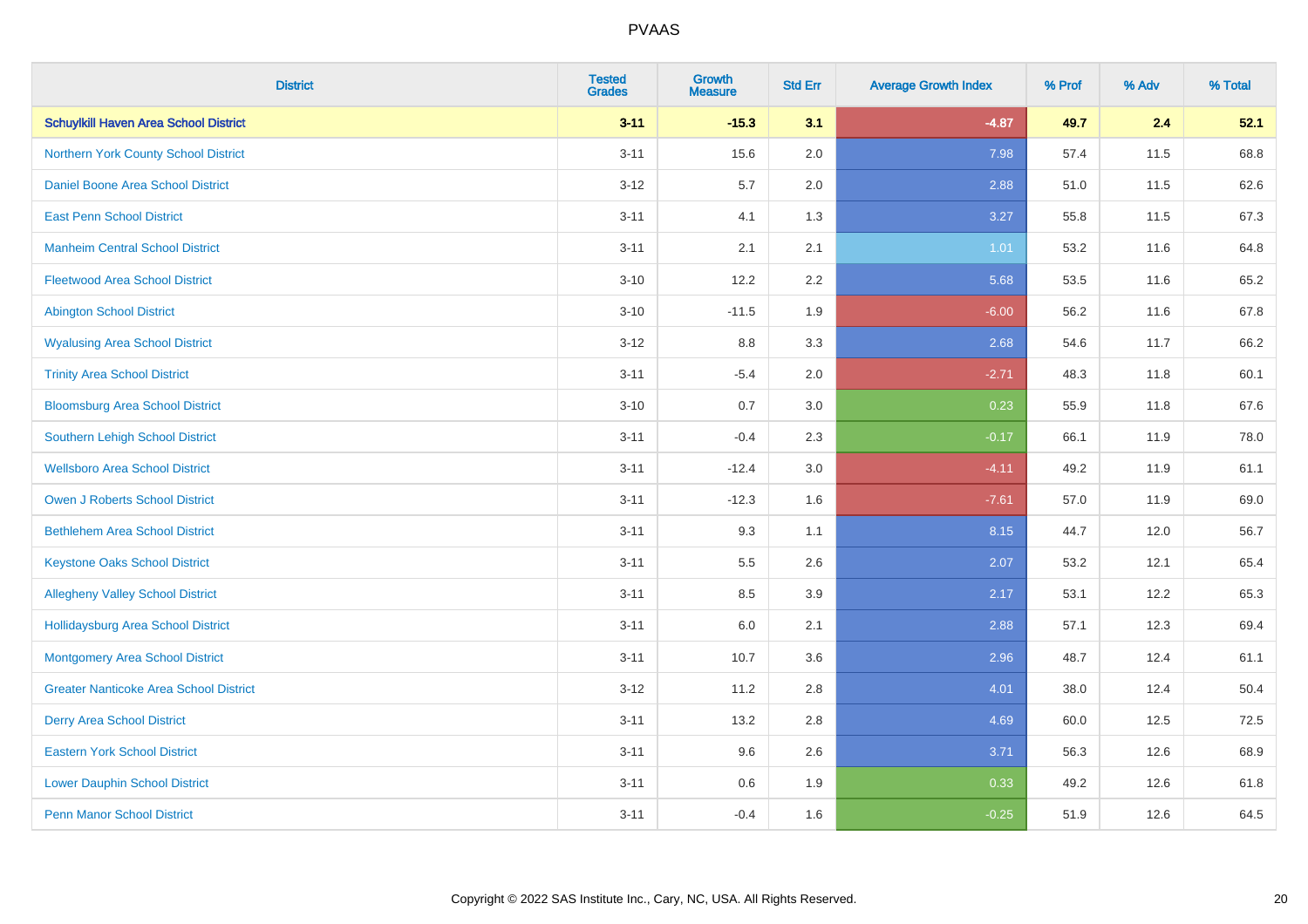| <b>District</b>                               | <b>Tested</b><br><b>Grades</b> | Growth<br><b>Measure</b> | <b>Std Err</b> | <b>Average Growth Index</b> | % Prof | % Adv | % Total |
|-----------------------------------------------|--------------------------------|--------------------------|----------------|-----------------------------|--------|-------|---------|
| <b>Schuylkill Haven Area School District</b>  | $3 - 11$                       | $-15.3$                  | 3.1            | $-4.87$                     | 49.7   | 2.4   | 52.1    |
| Pen Argyl Area School District                | $3 - 12$                       | 9.2                      | 2.7            | 3.46                        | 50.0   | 12.6  | 62.6    |
| <b>Spring Cove School District</b>            | $3 - 11$                       | 3.4                      | 2.5            | 1.33                        | 47.8   | 12.7  | 60.4    |
| <b>Marple Newtown School District</b>         | $3 - 11$                       | 2.0                      | 2.4            | 0.81                        | 57.6   | 12.8  | 70.4    |
| <b>Williamsport Area School District</b>      | $3 - 11$                       | 1.9                      | 1.8            | 1.04                        | 44.1   | 12.8  | 56.9    |
| <b>Oley Valley School District</b>            | $3 - 11$                       | $-0.4$                   | 2.8            | $-0.15$                     | 43.1   | 12.9  | 56.0    |
| <b>Wayne Highlands School District</b>        | $3 - 11$                       | 7.8                      | 2.4            | 3.23                        | 52.3   | 13.1  | 65.4    |
| <b>Upper Perkiomen School District</b>        | $3 - 11$                       | 22.1                     | 2.1            | 10.74                       | 57.7   | 13.2  | 70.9    |
| <b>Unionville-Chadds Ford School District</b> | $3 - 11$                       | 17.1                     | 3.1            | 5.51                        | 68.1   | 13.2  | 81.3    |
| <b>Quaker Valley School District</b>          | $3 - 11$                       | $-2.8$                   | 2.6            | $-1.08$                     | 55.2   | 13.2  | 68.4    |
| <b>Westmont Hilltop School District</b>       | $3 - 11$                       | $-4.0$                   | 2.8            | $-1.40$                     | 36.3   | 13.3  | 49.6    |
| <b>Kutztown Area School District</b>          | $3 - 12$                       | $-0.2$                   | 3.2            | $-0.05$                     | 55.4   | 13.3  | 68.7    |
| <b>Harmony Area School District</b>           | $3 - 10$                       | 4.5                      | 6.3            | 0.72                        | 33.3   | 13.3  | 46.7    |
| <b>Jamestown Area School District</b>         | $3 - 11$                       | 13.5                     | 4.2            | 3.19                        | 64.4   | 13.3  | 77.8    |
| <b>Dubois Area School District</b>            | $3 - 11$                       | $-6.2$                   | 2.0            | $-3.07$                     | 50.9   | 13.4  | 64.3    |
| <b>Sharpsville Area School District</b>       | $3 - 11$                       | $-1.4$                   | 3.5            | $-0.40$                     | 55.2   | 13.4  | 68.7    |
| <b>Perkiomen Valley School District</b>       | $3 - 11$                       | $-3.5$                   | 1.6            | $-2.18$                     | 53.8   | 13.4  | 67.2    |
| <b>Midd-West School District</b>              | $3 - 11$                       | 10.3                     | 2.7            | 3.80                        | 58.0   | 13.4  | 71.4    |
| <b>Conestoga Valley School District</b>       | $3 - 11$                       | 8.7                      | 1.8            | 4.69                        | 60.3   | 13.5  | 73.8    |
| <b>Forest Hills School District</b>           | $3 - 11$                       | $-7.3$                   | 2.7            | $-2.74$                     | 41.1   | 13.7  | 54.8    |
| <b>South Park School District</b>             | $3 - 11$                       | $-11.3$                  | 2.7            | $-4.23$                     | 53.5   | 13.7  | 67.3    |
| Mechanicsburg Area School District            | $3 - 11$                       | 5.9                      | 1.8            | 3.29                        | 57.2   | 13.7  | 70.9    |
| <b>Gateway School District</b>                | $3 - 11$                       | 0.8                      | 2.2            | 0.38                        | 52.1   | 13.8  | 65.9    |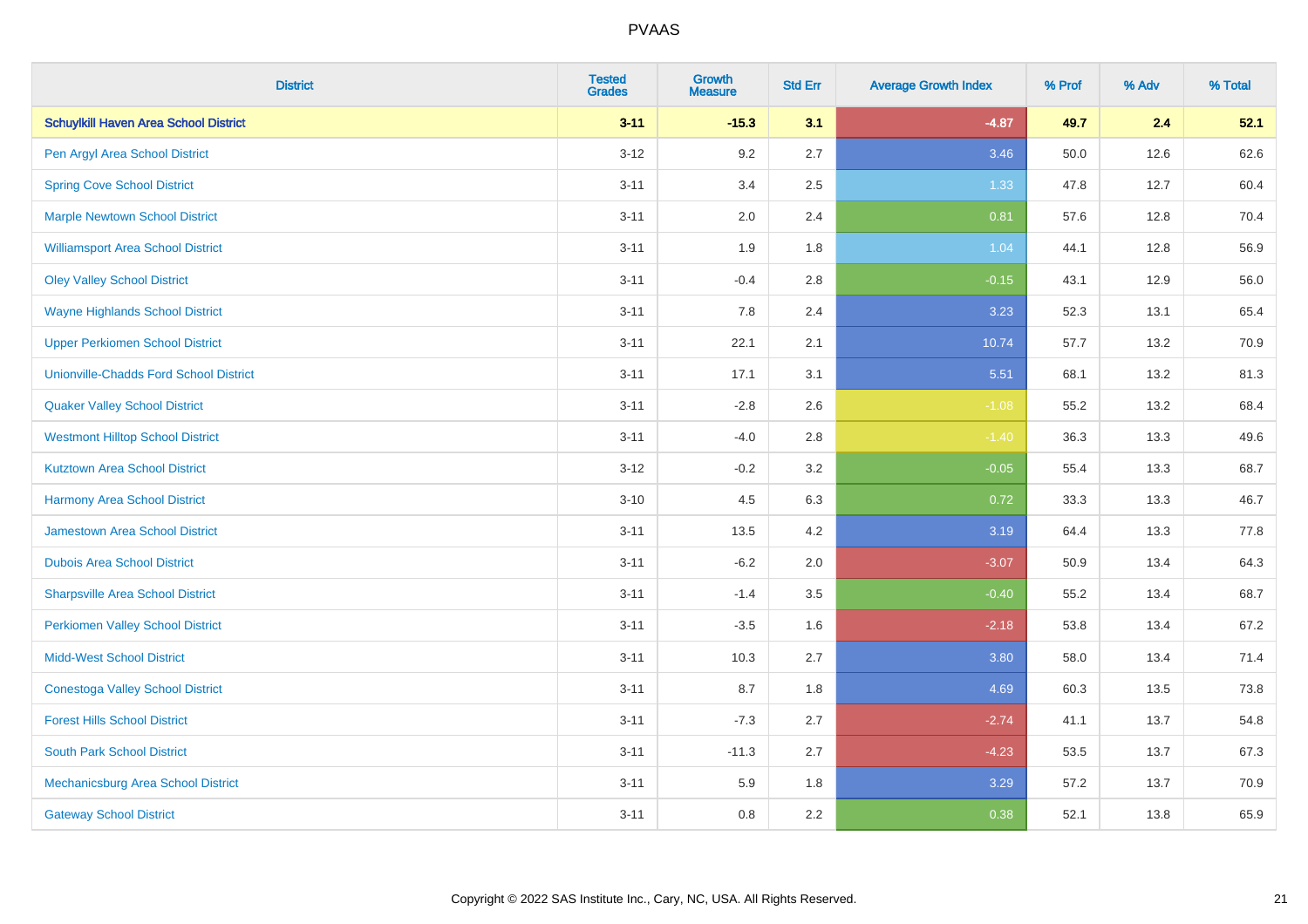| <b>District</b>                                    | <b>Tested</b><br><b>Grades</b> | <b>Growth</b><br><b>Measure</b> | <b>Std Err</b> | <b>Average Growth Index</b> | % Prof | % Adv | % Total |
|----------------------------------------------------|--------------------------------|---------------------------------|----------------|-----------------------------|--------|-------|---------|
| <b>Schuylkill Haven Area School District</b>       | $3 - 11$                       | $-15.3$                         | 3.1            | $-4.87$                     | 49.7   | 2.4   | 52.1    |
| <b>Burrell School District</b>                     | $3 - 11$                       | 4.5                             | 3.1            | 1.48                        | 58.5   | 13.8  | 72.3    |
| Shenango Area School District                      | $3 - 11$                       | $-2.6$                          | 3.3            | $-0.79$                     | 50.6   | 13.9  | 64.6    |
| <b>Berlin Brothersvalley School District</b>       | $3 - 11$                       | 4.0                             | 4.2            | 0.96                        | 48.8   | 14.0  | 62.8    |
| <b>Gettysburg Area School District</b>             | $3 - 11$                       | $-4.0$                          | 2.1            | $-1.89$                     | 45.3   | 14.0  | 59.3    |
| <b>Greater Latrobe School District</b>             | $3 - 11$                       | 0.6                             | 1.9            | 0.31                        | 55.5   | 14.1  | 69.5    |
| <b>Cocalico School District</b>                    | $3 - 11$                       | 10.6                            | 2.0            | 5.18                        | 50.8   | 14.1  | 64.8    |
| <b>Ellwood City Area School District</b>           | $3 - 11$                       | $-4.2$                          | 3.2            | $-1.29$                     | 54.1   | 14.1  | 68.2    |
| <b>North Hills School District</b>                 | $3 - 11$                       | $-1.8$                          | 1.8            | $-0.96$                     | 59.1   | 14.1  | 73.2    |
| <b>Millcreek Township School District</b>          | $3 - 11$                       | 3.1                             | 1.5            | 2.06                        | 55.6   | 14.2  | 69.7    |
| <b>North East School District</b>                  | $3 - 11$                       | $-9.3$                          | 3.1            | $-3.02$                     | 62.6   | 14.4  | 77.0    |
| <b>Hanover Public School District</b>              | $3 - 11$                       | 5.2                             | 2.8            | 1.83                        | 52.2   | 14.4  | 66.7    |
| <b>Avella Area School District</b>                 | $3 - 12$                       | $-0.3$                          | 4.7            | $-0.05$                     | 49.3   | 14.5  | 63.8    |
| <b>Clarion Area School District</b>                | $3 - 11$                       | 10.3                            | 4.1            | 2.51                        | 45.4   | 14.6  | 60.0    |
| <b>Wilson School District</b>                      | $3 - 12$                       | 8.8                             | 1.5            | 5.96                        | 52.6   | 14.6  | 67.2    |
| <b>Valley View School District</b>                 | $3 - 11$                       | 18.1                            | 2.4            | 7.42                        | 53.7   | 14.7  | 68.4    |
| <b>Lincoln Park Performing Arts Charter School</b> | $7 - 11$                       | 3.6                             | 2.5            | 1.42                        | 59.6   | 14.7  | 74.3    |
| <b>Central Columbia School District</b>            | $3 - 12$                       | $-4.8$                          | 2.6            | $-1.86$                     | 53.7   | 14.8  | 68.5    |
| <b>Somerset Area School District</b>               | $3 - 11$                       | $-4.4$                          | 2.3            | $-1.93$                     | 44.4   | 14.9  | 59.3    |
| <b>Spring Grove Area School District</b>           | $3 - 11$                       | 5.6                             | 2.1            | 2.68                        | 55.1   | 15.0  | 70.1    |
| <b>North Clarion County School District</b>        | $3-12$                         | 3.7                             | 4.3            | 0.85                        | 67.5   | 15.0  | 82.5    |
| <b>Montour School District</b>                     | $3 - 11$                       | $-1.8$                          | 2.1            | $-0.88$                     | 61.4   | 15.1  | 76.5    |
| <b>Harbor Creek School District</b>                | $3 - 11$                       | $-7.1$                          | 2.7            | $-2.67$                     | 48.8   | 15.2  | 64.0    |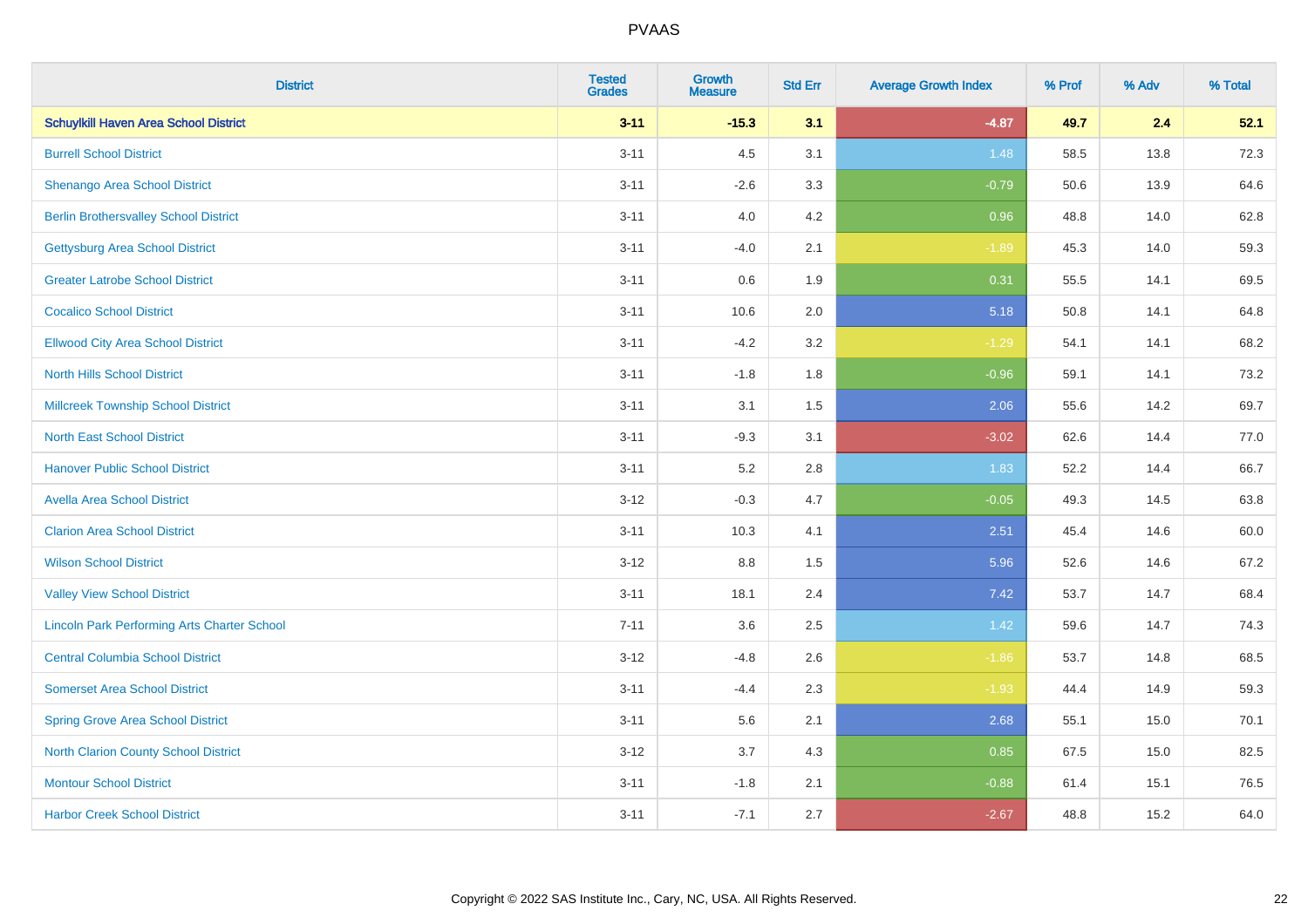| <b>District</b>                              | <b>Tested</b><br><b>Grades</b> | <b>Growth</b><br><b>Measure</b> | <b>Std Err</b> | <b>Average Growth Index</b> | % Prof | % Adv | % Total |
|----------------------------------------------|--------------------------------|---------------------------------|----------------|-----------------------------|--------|-------|---------|
| <b>Schuylkill Haven Area School District</b> | $3 - 11$                       | $-15.3$                         | 3.1            | $-4.87$                     | 49.7   | 2.4   | 52.1    |
| <b>Souderton Area School District</b>        | $3 - 11$                       | 12.4                            | 1.5            | 8.28                        | 61.7   | 15.2  | 76.9    |
| <b>Franklin Regional School District</b>     | $3 - 11$                       | 2.0                             | 1.9            | 1.02                        | 66.7   | 15.5  | 82.1    |
| <b>Manheim Township School District</b>      | $3 - 12$                       | $-0.9$                          | 1.6            | $-0.58$                     | 53.2   | 15.5  | 68.7    |
| <b>Brookville Area School District</b>       | $3 - 11$                       | 6.9                             | 3.0            | 2.30                        | 55.2   | 15.6  | 70.8    |
| Palmyra Area School District                 | $3 - 11$                       | 5.6                             | 1.9            | 2.96                        | 56.4   | 15.6  | 72.0    |
| <b>Girard School District</b>                | $3 - 11$                       | $-0.6$                          | 2.7            | $-0.22$                     | 53.9   | 15.6  | 69.6    |
| <b>West Allegheny School District</b>        | $3 - 12$                       | 4.0                             | 2.1            | 1.96                        | 63.1   | 15.7  | 78.8    |
| <b>Riverview School District</b>             | $3 - 11$                       | $-4.6$                          | 3.8            | $-1.20$                     | 57.9   | 15.8  | 73.7    |
| <b>Canon-Mcmillan School District</b>        | $3 - 11$                       | $-0.8$                          | 1.6            | $-0.50$                     | 58.7   | 15.9  | 74.6    |
| <b>Delaware Valley School District</b>       | $3 - 11$                       | 12.6                            | 1.8            | 6.93                        | 55.2   | 16.2  | 71.4    |
| <b>Abington Heights School District</b>      | $3 - 11$                       | 13.5                            | 2.2            | 6.27                        | 58.3   | 16.2  | 74.5    |
| <b>Deer Lakes School District</b>            | $3 - 11$                       | 17.0                            | 2.7            | 6.32                        | 61.5   | 16.4  | 77.9    |
| <b>Methacton School District</b>             | $3 - 11$                       | 2.5                             | 1.7            | 1.43                        | 62.5   | 16.4  | 79.0    |
| <b>North Pocono School District</b>          | $3 - 11$                       | $-2.3$                          | 3.4            | $-0.68$                     | 52.0   | 16.4  | 68.5    |
| <b>Grove City Area School District</b>       | $3 - 12$                       | 5.1                             | 2.4            | 2.09                        | 36.4   | 16.5  | 52.8    |
| <b>Spring-Ford Area School District</b>      | $3 - 11$                       | 6.0                             | 1.3            | 4.46                        | 60.8   | 16.5  | 77.4    |
| <b>South Butler County School District</b>   | $3 - 10$                       | 3.9                             | 2.5            | 1.54                        | 53.1   | 16.6  | 69.7    |
| Northeastern York School District            | $3 - 11$                       | 5.9                             | 2.0            | 3.03                        | 51.1   | 16.6  | 67.6    |
| <b>Council Rock School District</b>          | $3 - 11$                       | 8.9                             | 1.2            | 7.65                        | 62.8   | 16.6  | 79.4    |
| <b>Oswayo Valley School District</b>         | $3 - 12$                       | 8.5                             | 5.0            | 1.68                        | 50.0   | 16.7  | 66.7    |
| <b>Northgate School District</b>             | $3 - 11$                       | 6.3                             | 3.6            | 1.73                        | 53.3   | 16.7  | 70.0    |
| <b>Avon Grove Charter School</b>             | $3 - 11$                       | 9.0                             | 2.9            | 3.13                        | 58.8   | 16.7  | 75.5    |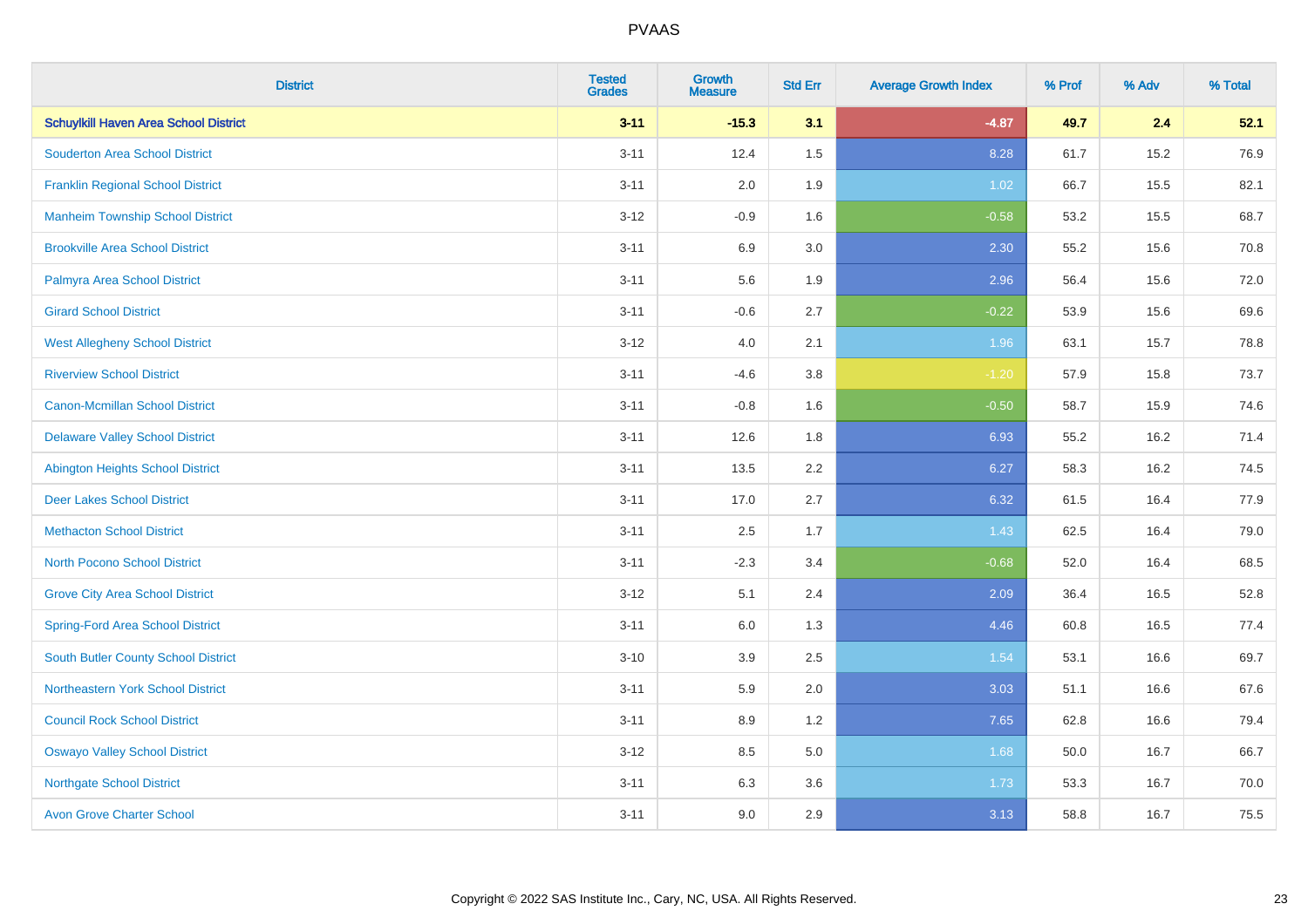| <b>District</b>                                | <b>Tested</b><br><b>Grades</b> | <b>Growth</b><br><b>Measure</b> | <b>Std Err</b> | <b>Average Growth Index</b> | % Prof | % Adv | % Total |
|------------------------------------------------|--------------------------------|---------------------------------|----------------|-----------------------------|--------|-------|---------|
| <b>Schuylkill Haven Area School District</b>   | $3 - 11$                       | $-15.3$                         | 3.1            | $-4.87$                     | 49.7   | 2.4   | 52.1    |
| <b>Tyrone Area School District</b>             | $3 - 12$                       | 19.7                            | 2.5            | 7.87                        | 60.4   | 16.7  | 77.1    |
| <b>Beaver Area School District</b>             | $3 - 10$                       | 4.7                             | 2.4            | 1.94                        | 57.4   | 16.8  | 74.2    |
| <b>Central Bucks School District</b>           | $3 - 11$                       | 1.6                             | 0.9            | 1.66                        | 63.0   | 16.8  | 79.8    |
| <b>Warwick School District</b>                 | $3 - 11$                       | 5.2                             | 1.9            | 2.76                        | 46.4   | 17.0  | 63.3    |
| <b>North Penn School District</b>              | $3 - 11$                       | 9.1                             | 1.1            | 8.36                        | 55.8   | 17.0  | 72.8    |
| <b>Crestwood School District</b>               | $3 - 11$                       | $-0.4$                          | 2.4            | $-0.17$                     | 57.4   | 17.0  | 74.4    |
| <b>Lower Moreland Township School District</b> | $3 - 11$                       | 2.0                             | 2.2            | 0.95                        | 62.8   | 17.0  | 79.8    |
| <b>Homer-Center School District</b>            | $3 - 11$                       | 9.7                             | 3.6            | 2.70                        | 45.1   | 17.2  | 62.3    |
| <b>Western Wayne School District</b>           | $3 - 11$                       | 5.6                             | 2.9            | 1.93                        | 41.3   | 17.4  | 58.7    |
| <b>Camp Hill School District</b>               | $3 - 12$                       | 2.3                             | 3.0            | 0.78                        | 53.6   | 17.5  | 71.1    |
| <b>Wyomissing Area School District</b>         | $3 - 12$                       | 0.8                             | 2.6            | 0.33                        | 55.7   | 17.6  | 73.3    |
| <b>Fairview School District</b>                | $3 - 11$                       | 3.4                             | 2.6            | 1.32                        | 57.2   | 17.6  | 74.8    |
| <b>Conemaugh Township Area School District</b> | $3 - 12$                       | $-3.7$                          | 3.4            | $-1.09$                     | 53.8   | 17.6  | 71.4    |
| <b>Shanksville-Stonycreek School District</b>  | $3 - 10$                       | 7.0                             | 5.9            | 1.20                        | 64.7   | 17.6  | 82.4    |
| <b>Freeport Area School District</b>           | $3 - 10$                       | 9.7                             | 2.5            | 3.91                        | 57.5   | 17.8  | 75.3    |
| <b>Dallastown Area School District</b>         | $3 - 11$                       | 13.5                            | 1.5            | 8.84                        | 56.0   | 17.9  | 73.8    |
| <b>Southern York County School District</b>    | $3 - 11$                       | 14.2                            | 2.1            | 6.91                        | 55.1   | 18.1  | 73.1    |
| <b>Mars Area School District</b>               | $3 - 10$                       | 5.7                             | 2.1            | 2.75                        | 57.9   | 18.2  | 76.1    |
| Lehigh Valley Charter High School For The Arts | $9 - 10$                       | 7.3                             | 2.6            | 2.82                        | 62.3   | 18.2  | 80.5    |
| <b>Danville Area School District</b>           | $3 - 11$                       | 0.4                             | 2.6            | 0.15                        | 57.4   | 18.4  | 75.7    |
| <b>Indiana Area School District</b>            | $3 - 11$                       | $-5.3$                          | 2.3            | $-2.28$                     | 47.6   | 18.4  | 66.1    |
| <b>Moon Area School District</b>               | $3 - 11$                       | 8.2                             | 1.9            | 4.25                        | 58.7   | 18.5  | 77.2    |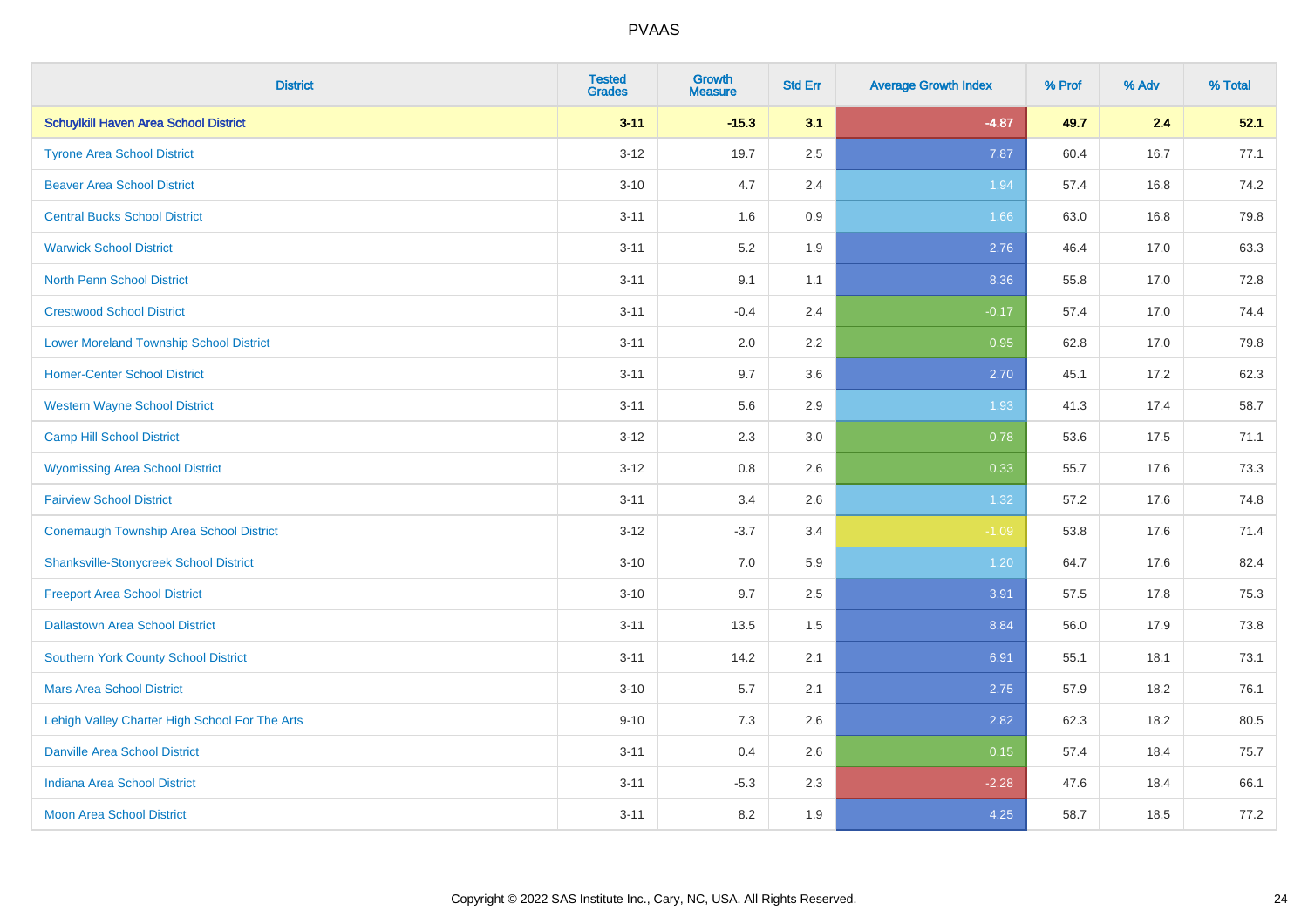| <b>District</b>                                 | <b>Tested</b><br><b>Grades</b> | <b>Growth</b><br><b>Measure</b> | <b>Std Err</b> | <b>Average Growth Index</b> | % Prof | % Adv | % Total |
|-------------------------------------------------|--------------------------------|---------------------------------|----------------|-----------------------------|--------|-------|---------|
| <b>Schuylkill Haven Area School District</b>    | $3 - 11$                       | $-15.3$                         | 3.1            | $-4.87$                     | 49.7   | 2.4   | 52.1    |
| <b>Lewisburg Area School District</b>           | $3 - 11$                       | $-2.7$                          | 2.6            | $-1.03$                     | 57.0   | 18.5  | 75.6    |
| <b>Avon Grove School District</b>               | $3 - 10$                       | 10.0                            | 1.6            | 6.26                        | 56.3   | 18.6  | 74.9    |
| <b>Bethel Park School District</b>              | $3 - 11$                       | 5.6                             | 1.8            | 3.18                        | 65.3   | 18.6  | 83.9    |
| Capital Area School for the Arts Charter School | $9 - 11$                       | 5.8                             | 4.1            | 1.39                        | 59.3   | 18.6  | 78.0    |
| <b>Garnet Valley School District</b>            | $3 - 10$                       | 10.9                            | 1.7            | 6.53                        | 67.1   | 19.0  | 86.1    |
| <b>Richland School District</b>                 | $3 - 11$                       | 6.7                             | 2.9            | 2.33                        | 62.2   | 19.2  | 81.4    |
| <b>Upper Merion Area School District</b>        | $3 - 11$                       | 15.3                            | 2.0            | 7.62                        | 59.3   | 19.3  | 78.6    |
| <b>Bentworth School District</b>                | $3 - 11$                       | 5.7                             | 3.2            | 1.75                        | 44.2   | 19.5  | 63.6    |
| Leechburg Area School District                  | $3 - 11$                       | 4.4                             | 4.0            | 1.09                        | 47.8   | 19.6  | 67.4    |
| <b>Colonial School District</b>                 | $3 - 11$                       | 14.0                            | 1.7            | 8.21                        | 60.2   | 19.6  | 79.8    |
| Northern Bedford County School District         | $3 - 11$                       | 16.5                            | 3.6            | 4.58                        | 51.7   | 20.0  | 71.7    |
| <b>Hempfield Area School District</b>           | $3 - 12$                       | 4.6                             | 1.6            | 2.86                        | 53.5   | 20.1  | 73.6    |
| <b>Montoursville Area School District</b>       | $3 - 12$                       | 10.8                            | 2.5            | 4.24                        | 44.6   | 20.1  | 64.8    |
| <b>West Chester Area School District</b>        | $3 - 11$                       | 12.6                            | 1.2            | 10.38                       | 66.8   | 20.2  | 87.0    |
| <b>Saucon Valley School District</b>            | $3 - 11$                       | 14.7                            | 2.5            | 5.98                        | 48.7   | 20.2  | 69.0    |
| <b>Mountain View School District</b>            | $3 - 11$                       | 20.9                            | 3.5            | 5.91                        | 57.8   | 20.3  | 78.1    |
| West Jefferson Hills School District            | $3 - 11$                       | 1.8                             | 2.1            | 0.88                        | 55.7   | 20.8  | 76.4    |
| <b>Fort Leboeuf School District</b>             | $3 - 11$                       | 11.7                            | 2.5            | 4.73                        | 48.5   | 21.1  | 69.6    |
| <b>Pennsbury School District</b>                | $3 - 11$                       | 11.7                            | 1.5            | 7.90                        | 60.1   | 21.3  | 81.3    |
| <b>Springfield School District</b>              | $3 - 11$                       | 13.8                            | 1.7            | 7.99                        | 60.9   | 21.5  | 82.4    |
| <b>Tidioute Community Charter School</b>        | $3 - 11$                       | 5.7                             | 5.1            | 1.11                        | 34.4   | 21.9  | 56.2    |
| <b>Penn-Trafford School District</b>            | $3 - 11$                       | 13.4                            | 1.7            | 7.87                        | 62.3   | 21.9  | 84.2    |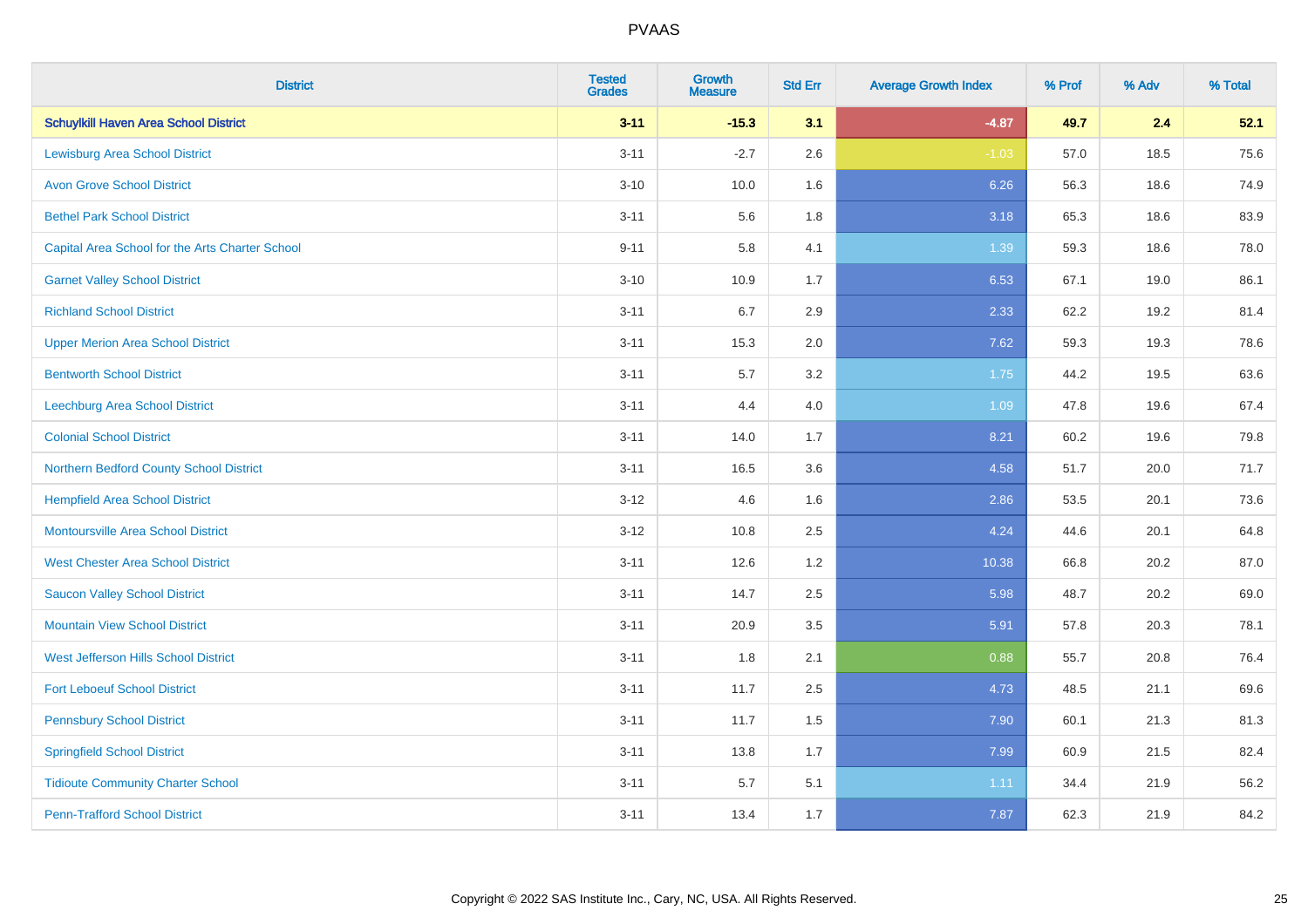| <b>District</b>                               | <b>Tested</b><br><b>Grades</b> | <b>Growth</b><br><b>Measure</b> | <b>Std Err</b> | <b>Average Growth Index</b> | % Prof | % Adv | % Total |
|-----------------------------------------------|--------------------------------|---------------------------------|----------------|-----------------------------|--------|-------|---------|
| <b>Schuylkill Haven Area School District</b>  | $3 - 11$                       | $-15.3$                         | 3.1            | $-4.87$                     | 49.7   | 2.4   | 52.1    |
| <b>Parkland School District</b>               | $3 - 11$                       | 5.3                             | 1.2            | 4.30                        | 58.0   | 22.3  | 80.4    |
| <b>Wissahickon School District</b>            | $3 - 10$                       | 12.5                            | 1.8            | 6.85                        | 58.3   | 22.4  | 80.7    |
| <b>Wallingford-Swarthmore School District</b> | $3 - 10$                       | 0.9                             | 2.4            | 0.38                        | 64.4   | 22.7  | 87.1    |
| <b>New Hope-Solebury School District</b>      | $3 - 11$                       | 7.5                             | 2.9            | 2.57                        | 68.2   | 22.7  | 90.9    |
| Renaissance Academy Charter School            | $3 - 11$                       | 8.3                             | 3.3            | 2.54                        | 45.6   | 22.8  | 68.4    |
| Penns Valley Area School District             | $3-12$                         | 14.0                            | 2.9            | 4.80                        | 41.9   | 23.1  | 65.0    |
| <b>Radnor Township School District</b>        | $3 - 12$                       | 1.0                             | 2.1            | 0.50                        | 65.0   | 23.2  | 88.2    |
| <b>Cumberland Valley School District</b>      | $3 - 12$                       | 18.5                            | 1.3            | 14.64                       | 60.7   | 23.4  | 84.1    |
| Downingtown Area School District              | $3 - 11$                       | 12.1                            | 1.1            | 10.67                       | 60.0   | 23.5  | 83.6    |
| Mt Lebanon School District                    | $3 - 11$                       | $-1.0$                          | 1.5            | $-0.70$                     | 61.9   | 24.0  | 85.9    |
| <b>Pine-Richland School District</b>          | $3 - 11$                       | 11.5                            | 1.8            | 6.31                        | 60.6   | 24.4  | 85.0    |
| <b>Upper Dublin School District</b>           | $3 - 12$                       | 15.4                            | 1.8            | 8.53                        | 60.8   | 24.8  | 85.6    |
| <b>Greenwood School District</b>              | $3 - 11$                       | 15.9                            | 3.9            | 4.11                        | 50.0   | 25.0  | 75.0    |
| <b>Haverford Township School District</b>     | $3 - 11$                       | 8.0                             | 1.5            | 5.27                        | 53.0   | 25.5  | 78.6    |
| <b>Derry Township School District</b>         | $3 - 10$                       | 12.8                            | 2.0            | 6.39                        | 54.8   | 25.8  | 80.6    |
| <b>State College Area School District</b>     | $3 - 11$                       | 20.5                            | 1.4            | 14.33                       | 58.0   | 25.9  | 84.0    |
| <b>Peters Township School District</b>        | $3 - 11$                       | 5.0                             | 1.8            | 2.76                        | 59.8   | 26.1  | 85.9    |
| South Fayette Township School District        | $3 - 11$                       | 1.7                             | 2.0            | 0.88                        | 61.0   | 26.5  | 87.6    |
| <b>Norwin School District</b>                 | $3 - 11$                       | 18.0                            | 1.7            | 10.37                       | 58.5   | 27.0  | 85.4    |
| <b>York Suburban School District</b>          | $3 - 11$                       | 10.1                            | 2.1            | 4.91                        | 53.5   | 27.8  | 81.3    |
| North Allegheny School District               | $3 - 11$                       | 17.4                            | 1.3            | 13.52                       | 59.5   | 28.1  | 87.6    |
| <b>Hampton Township School District</b>       | $3 - 11$                       | 5.1                             | 2.2            | 2.35                        | 54.0   | 28.2  | 82.2    |